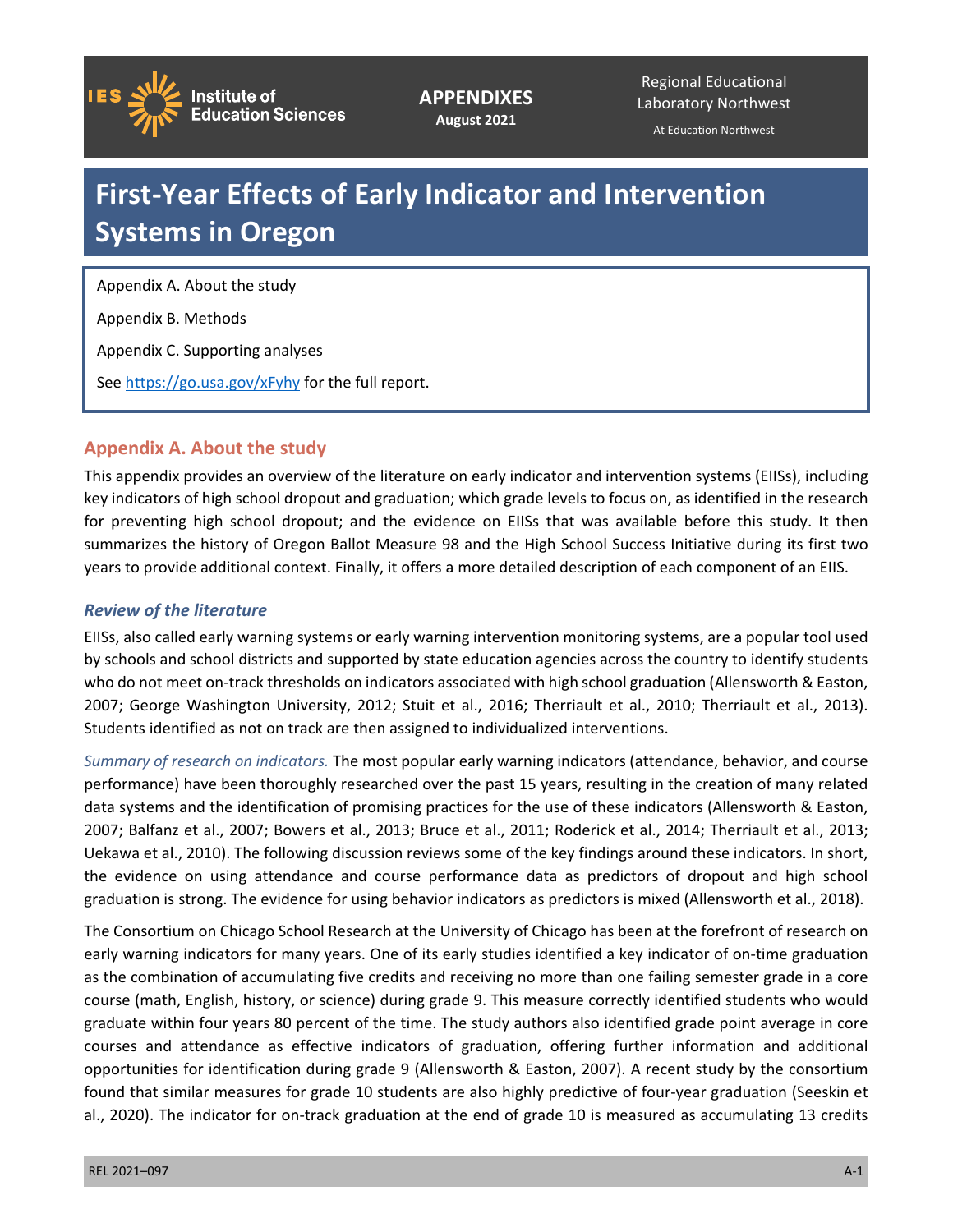and failing no more than one semester course during grade 10. The consortium also found that attendance and grades are more predictive of high school graduation than standardized test scores (Allensworth et al., 2018).

A study of New York City Department of Education data found similar associations for grade 9 students. The study showed that earning 10 or more credits by the end of grade 9 offered a reliable prediction of graduation with a New York Regents diploma, which indicates college readiness (Kemple et al., 2013).<sup>1</sup> However, the study found that passing at least one Regents exam represents a substantial improvement in predicting graduation with a Regents diploma.<sup>2</sup> This combined on-track indicator was reliable and stable across seven cohorts of students. The analysis also showed that a substantial increase in grade 9 on-track graduation rates foreshadowed increases in Regents diploma graduation rates in New York City. The differences and similarities between the indicators in Chicago and New York highlight how local policies can affect indicator choices.

A study of predictors of dropping out in Delaware found that the strongest indicators in grades 9–12 were attendance rates, grade repetition, and math and English language arts course grades (Uekawa et al., 2010). The study also found a statistically significant relationship between number of suspensions in grades 9, 10, and 11 and dropping out, but the number of suspensions indicator did not demonstrate a statistically significant explanatory power when combined with the other indicators.

A review of 36 studies and 110 possible early warning indicators looked at both the precision (ability to identify dropouts) and accuracy (ability to identify nondropouts) of the indicators used (Bowers et al., 2013). The review found that longitudinal growth models (looking at indicators such as math achievement trajectories from grades 7 through 12) were the most precise and accurate, but it acknowledged that these models did not allow for easily calculated flags using data readily available at schools. The strongest cross-sectional indicators for which data are more likely to be readily available include the freshman on-track indicator created by the Consortium on Chicago School Research, mentioned above, along with other course performance measures of cumulative grade point average and number of first semester failures. Disciplinary infractions were not found among the strongest indicators in this review of the research.

The Everyone Graduates Center at Johns Hopkins University has worked extensively over the years to help districts identify the best indicators of high school dropout and graduation and to support the creation of EIISs. A study using longitudinal data demonstrated how predictive indicators reflecting poor attendance, misbehavior, and course failures in grade 6 can be used to identify 60 percent of the students who will not graduate from high school (Balfanz et al., 2007). Another study found that the number of suspensions in grade 9 was closely linked to dropout and high school graduation and that the relationship was statistically significant even after the model controlled for student demographic characteristics, attendance, and course performance. The study also found evidence that disciplinary infractions can be an early indicator of a downward academic spiral for some students and that these behavior issues may appear earlier than attendance and course performance issues (Balfanz et al., 2014). Still, the use of disciplinary infractions in EIISs should be approached with caution since the research findings on these measures are mixed, definitions of disciplinary measures differ across states and districts, and male students and students of color tend to have disproportionate suspension rates compared with other students who exhibit similar behavior (Allensworth et al., 2018). If these disproportionate rates of disciplinary infractions for some groups of students are not proportional to actual student behavior, this would be particularly problematic for an EIIS because certain student groups would be identified as at risk and assigned to services at higher rates than other groups, regardless of their actual behaviors.

*Focus on grade 9 and 10.* The Consortium of Chicago School Research focused on grade 9 course performance because many students fall off track during the transition from grade 8 to grade 9. The consortium found that a

 $1$  Credits are counted by semester in New York and by year in Chicago.

<sup>&</sup>lt;sup>2</sup> Regents exams in several subject areas were required for graduation with a Regents diploma across the state of New York.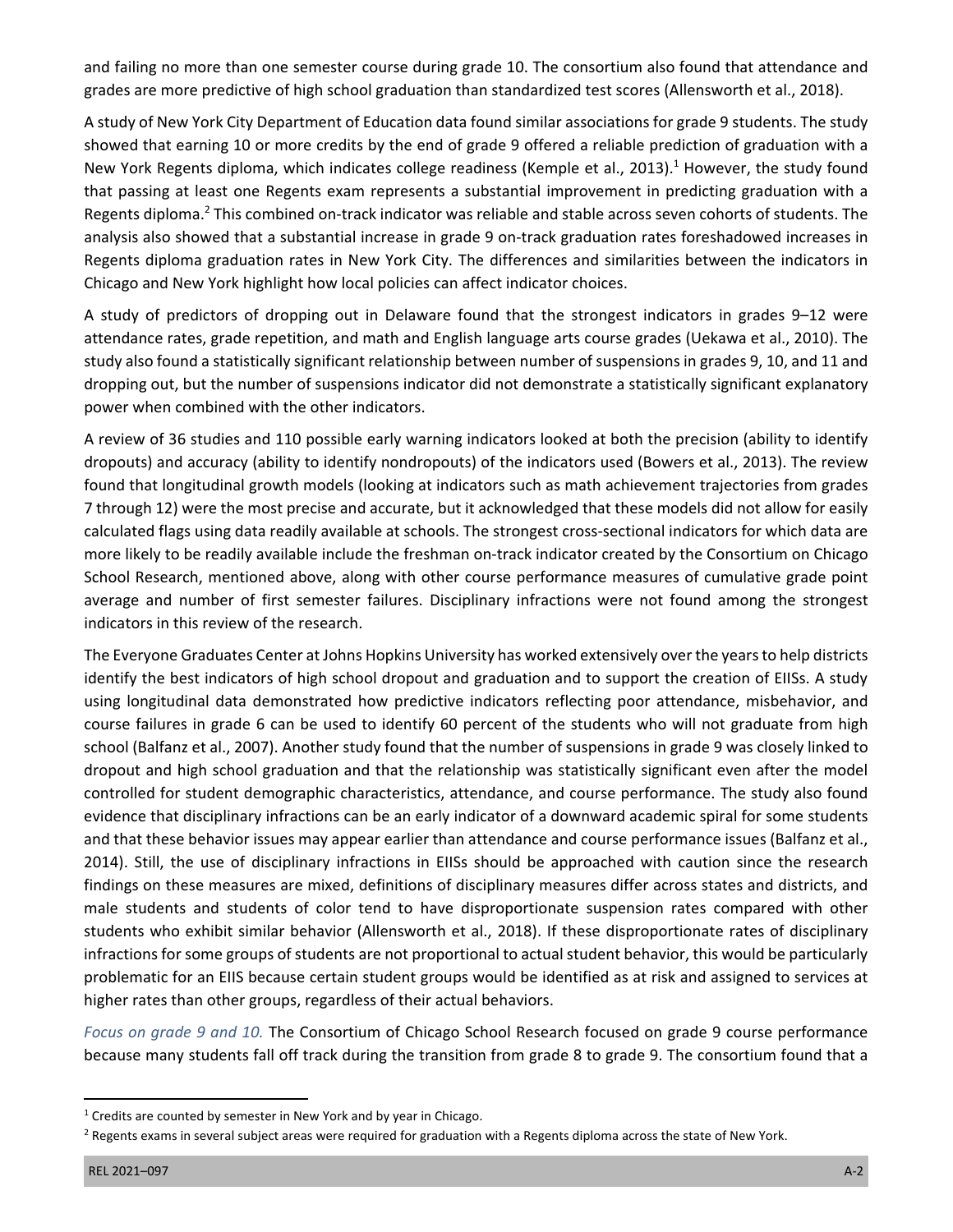quarter of students with very high grade 8 standardized test scores were off track (using the on-track for graduation in grade 9 measure discussed above) at the end of grade 9, and 40 percent of students with very low grade 8 test scores were on track at the end of grade 9 (Allensworth & Easton, 2005). A more recent study found that the percentage of students on track at the end of grade 9 improved most when schools acted on real time data on absences and course performance and that this improvement led to higher high school graduation rates (Roderick et al., 2014). A recent study confirmed that grade 9 is still the most critical year in high school student trajectories and that the grade 9 on-track indicator is still highly predictive of graduation. Based on the indicator discussed above, nearly 50 percent of the nongraduates studied were off track, and another 20 percent had a course failure or low attendance during grade 9. Although the grade 9 indicators were highly predictive of high school graduation, the study found that an additional 8 percent of students who were on track in grade 9 moved off track in grade 10 and that students' grades and attendance generally decreased in grade 10 (Seeskin et al., 2020).

*Summary of evidence for early indicator and intervention systems.* The What Works Clearinghouse's *Preventing Dropout in Secondary Schools* updated practice guide recommends monitoring all students' progress and intervening when students show early signs of attendance, behavior, or academic problems, all the while noting that there is minimal evidence for this strategy (Rumberger et al., 2017). There are at least two rigorous studies of the implementation and effectiveness of EIISs.

The most important research on the impact of early warning systems comes from a randomized controlled trial of the impacts of the Early Warning Intervention and Monitoring System implemented in the Regional Educational Laboratory Midwest region (Faria et al., 2017). The study findings suggest that the system reduced chronic absenteeism and course failure, even after its first year and with relatively modest implementation. The study did not find a reduction in suspensions or an effect on credit accumulation. A rigorous evaluation of Diplomas Now, a full-school reform model that includes an EIIS, did not find impacts on the attendance, behavior, or course performance indicators when looked at separately, but did find an impact on a composite indicator of all three combined (Corrin et al., 2016).

The study of the Early Warning Intervention and Monitoring System compared schools implementing the system with schools that continued with their normal practices, and the Diplomas Now study compared schools implementing Diplomas Now with schools that were either maintaining their normal practices or pursuing other types of school reform. The current study of EIISs differed in that it compared districts that adopted EIIS using the additional High School Success Initiative funding with districts that might have used the additional funding to implement other activities focused on dropout prevention or college or career readiness.

## *Summary of Ballot Measure 98 and the High School Success Initiative*

In November 2016 Oregon voters approved Ballot Measure 98 to provide additional funding to school districts for high school dropout prevention and college and career readiness initiatives. The measure created the High School Success Initiative, which provides direct funding to school districts and charter schools serving high school students (grades 9–12) with the goals of improving students' progress toward graduation starting in grade 9, increasing high school graduation rates, and improving the college and career readiness of high school graduates. The measure allocated \$170 million for the 2017–19 period to be dispersed among districts that serve high school students. Funds were granted to districts in three areas: establishing or expanding career and technical education programs in high schools, college-level education opportunities for students in high schools, and dropout prevention strategies in high schools. More than 250 school districts and charter schools throughout Oregon received funding during this first phase of the initiative, including almost all the EIIS and comparison districts in this study (Oregon Department of Education, 2020a). Equity is a central tenet of the legislation, which specifies that traditionally underserved student groups should be targeted for services to ensure that their needs are met and that they are able to fully benefit from the initiative (Oregon Department of Education, 2020b).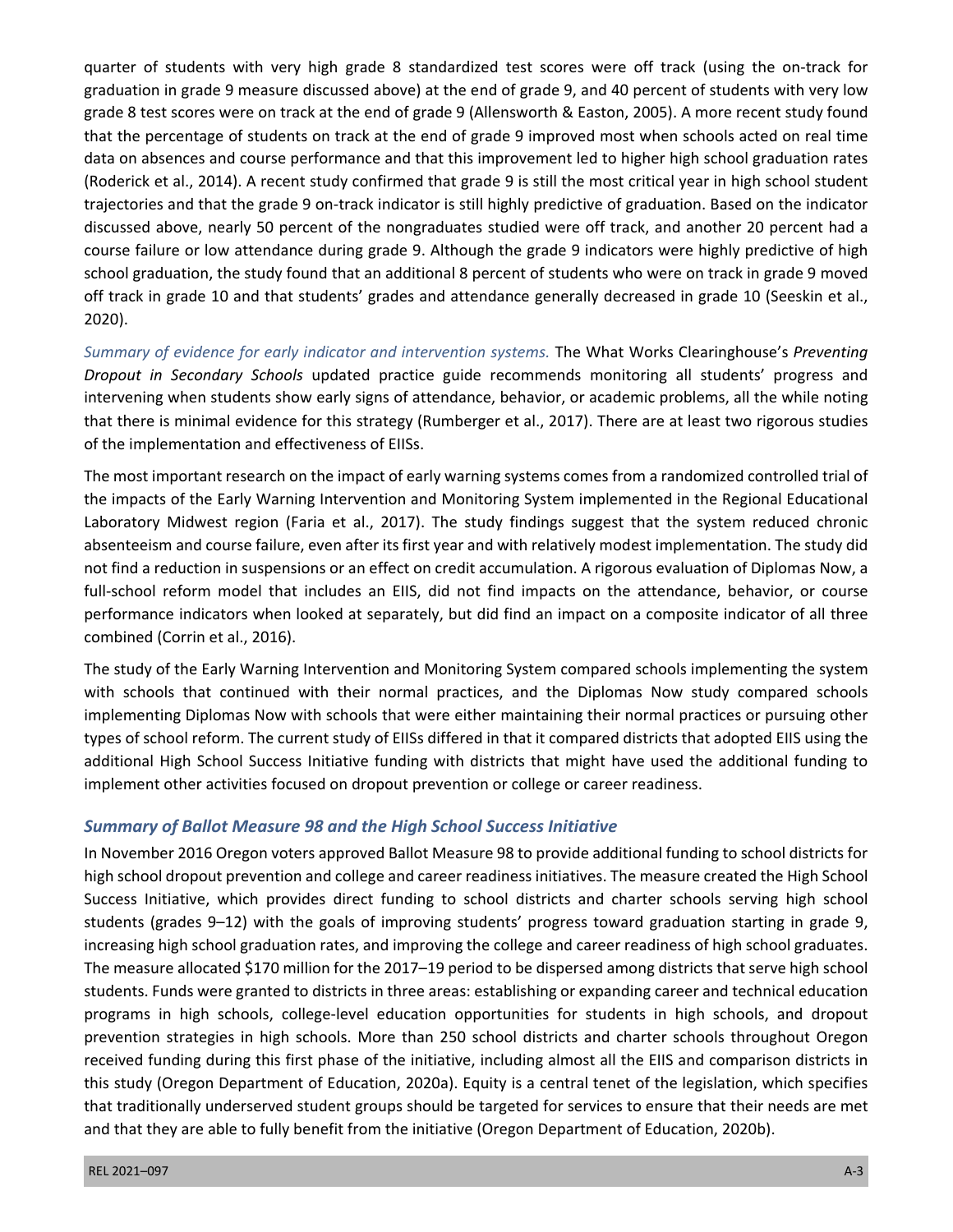All districts were required to use the funds in at least one of the areas listed above, and some districts, depending on the size of the grant, were required to use funds in all three areas. Districts that received less than \$100,000 a year needed to address at least one of the areas, districts that received \$100,000–\$350,000 were required to address at least two areas, and districts that received \$350,000 or more were required to address all three areas (Oregon Department of Education, 2020b). All eligible districts received funding in the first year. Prior to the second year, eligible districts were required to submit a High School Success Initiative plan describing how they intended to use the funding to address any or all of the three areas. All but one of the EIIS districts submitted a plan, and all but two comparison districts in the study submitted plans. All district plans were reviewed by the study team. Districts with plans that included an EIIS or activities similar to an EIIS were removed from the comparison pool.

The initiative specifies the following uses for funding under each of the three areas. For the establishment or expansion of career and technical education, funds could be used for the purchase of equipment; the construction of facilities; and the recruitment, licensing, employment, and training of personnel to provide career and technical education. For the establishment or expansion of college-level opportunities, the funds could be used for Advanced Placement, International Baccalaureate, or comparable college-level courses; dual credit and other accelerated college credit programs offered in conjunction with a postsecondary education institution; direct assistance to students with the selection and completion of any of these college-level opportunities; and the recruitment, licensing, employment, and training of personnel to provide college-level education opportunities in high school. For the establishment or expansion of dropout prevention initiatives, funds could be used to implement activities designed to reduce chronic absenteeism; establish and maintain data management systems that provide timely reports on students' attendance, disciplinary infractions, and course performance; provide academic and social supports for students at risk of not graduating, including summer programs, additional instructional time before or after school, tutoring or small group instruction during school, or counseling service; and provide coaching and counseling on postsecondary education and employment opportunities. The law was amended in 2017 to allow some funding (up to 15 percent) to support grade 8 students (Oregon Department of Education, 2020b).

#### *Description of early indicator and intervention systems*

The study team was unable to conduct research on EIIS implementation for this study, but generally in the EIIS approach, districts use data systematically to identify students who are not meeting attendance, behavior, or course performance goals; assign those students to interventions; and monitor their response to those interventions. There are four core elements of EIISs.

First, the EIIS design calls for a frequently refreshed data system that provides timely information on student indicators, often including attendance, behavior, and course performance (Frazelle & Nagel, 2015). Each district determines and sets thresholds for each indicator. Guidance on the best indicators suggests that they should be predictive of graduation, usable and clear, available in real-time or at the right time, have direct causal linkage to graduation or educational attainment, and be malleable enough that support services provided by the schools can have an effect (Allensworth et al., 2018). Districts often use indicators that have been shown to be associated with the risk of not graduating high school on time (Bowers et al., 2013; Uekawa et al., 2010). Districts can also validate their own thresholds using longitudinal local data that measure students' outcomes across high school, including high school graduation (Therriault et al., 2013). A district might set the threshold for attendance so that the system identifies any student missing more than 10 percent of school days. A threshold for behavior might be having one or more disciplinary infractions. A course performance threshold might be receiving a D or F in one or more courses. The data system is refreshed nightly and is available through a web-based dashboard, so district and school staff members regularly have access to up-to-date information (Willamette Education Service District, n.d.).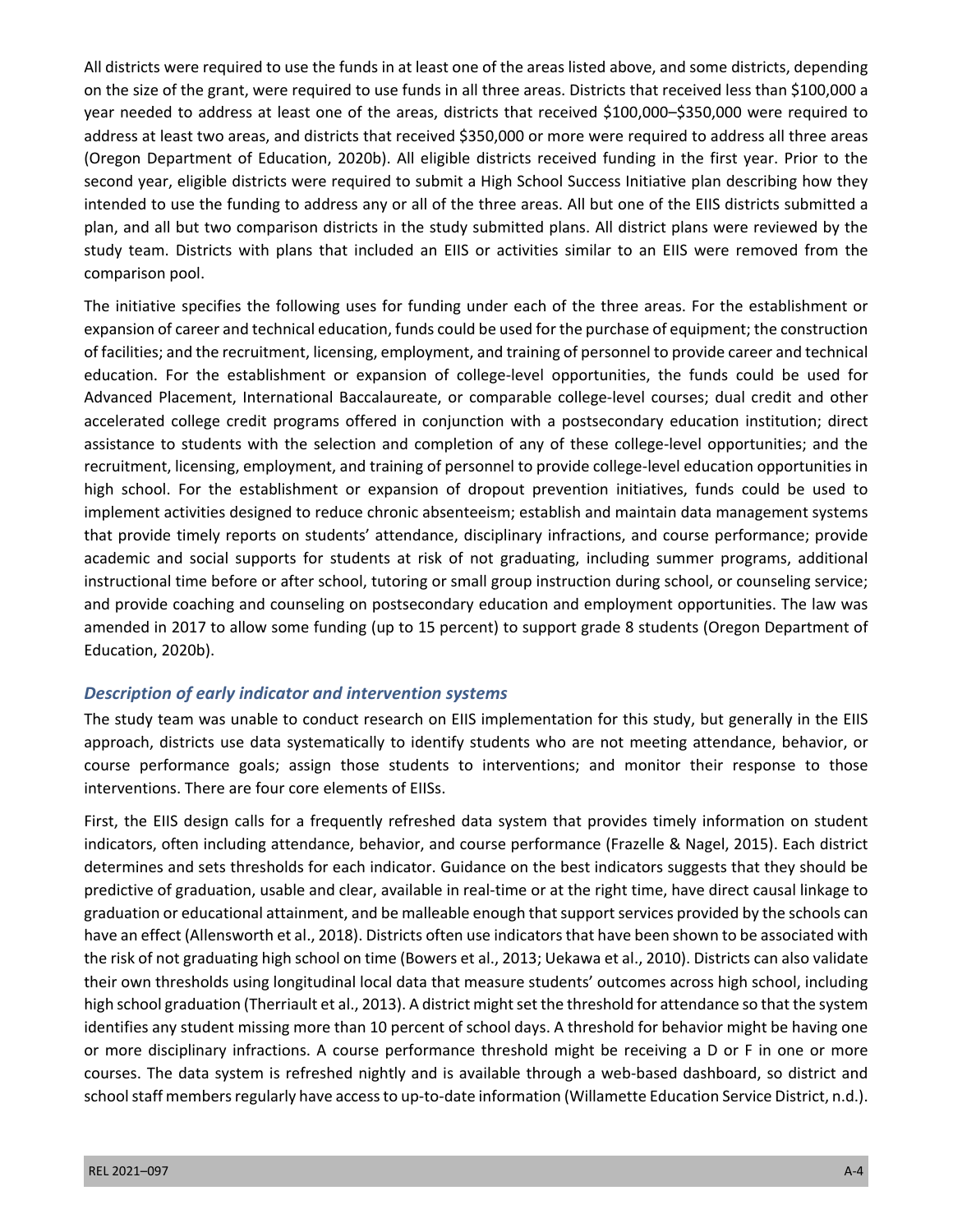Second, the EIIS design offers a menu of interventions available at each school or district to address problems related to each indicator. For example, an afterschool tutoring program might be identified as a possible intervention for students not meeting course performance goals (Frazelle & Nagel, 2015). The menu is created by district or school staff and helps organize the individualized support services available for students. Usually, these menus are created in a spreadsheet program that lists interventions as rows and indicators as columns. Some interventions can support more than one indicator. For instance, individual coaching can support students struggling with attendance, behavior, course performance, or a combination of these issues. Interventions that can support more than one indicator can be noted by marking multiple indicator columns in the spreadsheet program (Frazelle & Nagel, 2015).

Third, a school implementing an EIIS creates a response team of teachers and other school staff members who meet frequently to discuss data reports from an EIIS and decide which interventions from the menu are best suited to each student's needs. For example, a student not meeting the attendance threshold could be assigned to a daily, first-period check-in with a school staff member. Students with disciplinary incidents could be assigned to a mediation group where other students trained in conflict resolution help their peers solve disputes. A student who falls below the threshold on more than one indicator could be assigned to individual coaching (Frazelle & Nagel, 2015).

Fourth, the response team monitors and updates the support as needed. After assigning a student to a specific intervention or set of interventions, the response team monitors the student's participation and progress to determine when changes should be made to the type or strength of the support the student receives (Frazelle & Nagel, 2015).

#### *References*

- Allensworth, E. M., & Easton, J. Q. (2005). *The on-track indicator as a predictor of high school graduation.* Consortium on Chicago School Research. [https://consortium.uchicago.edu/sites/default/files/2018-10/p78.pdf.](https://consortium.uchicago.edu/sites/default/files/2018-10/p78.pdf)
- Allensworth, E. M., & Easton, J. Q. (2007). *What matters for staying on-track and graduating in Chicago public high schools: A close look at course grades, failures, and attendance in the freshman year.* Consortium on Chicago School Research. [https://eric.ed.gov/?id=ED498350.](https://eric.ed.gov/?id=ED498350)
- Allensworth, E. M., Nagaoka, J., & Johnson, D. W. (2018). *High school graduation and college readiness indicator systems: What we know, what we need to know.* Consortium on Chicago School Research. [https://eric.ed.gov/?id=ED589733.](https://eric.ed.gov/?id=ED589733)
- Balfanz, R., Byrnes, V., & Fox, J. (2014). Sent home and put off-track: The antecedents, disproportionalities, and consequences of being suspended in the ninth grade. *Journal of Applied Research on Children: Informing Policy for Children at Risk, 5*(2), article 13. [https://eric.ed.gov/?id=EJ1188519.](https://eric.ed.gov/?id=EJ1188519)
- Balfanz, R., Herzog, L., & MacIver, D. J. (2007). Preventing student disengagement and keeping students on the graduation path in urban middle-grades schools: Early identification and effective interventions. *Educational Psychologist, 42*(4), 223–235. <https://eric.ed.gov/?id=EJ780922>.
- Bowers, A. J., Sprott, R., & Taff, S. A. (2013). Do we know who will drop out? A review of the predictors of dropping out of high school: Precision, sensitivity, and specificity. *The High School Journal*, *96*(2), 77–100. <https://eric.ed.gov/?id=EJ995291>.
- Bruce, M., Bridgeland, J. M., Fox, J. H., & Balfanz, R. (2011). *On track for success: The use of Early Warning Indicator and Intervention Systems to build a Grad Nation*. Johns Hopkins University, School of Education, Everyone Graduates Center. [https://eric.ed.gov/?id=ED526421.](https://eric.ed.gov/?id=ED526421)
- Corrin, W., Sepanik, S., Rosen, R., & Shane, A. (2016). Addressing early warning indicators: interim impact findings from the Investing in Innovation (i3) evaluation of Diplomas Now. MDRC. [https://eric.ed.gov/?id=ED566904.](https://eric.ed.gov/?id=ED566904)
- Faria, A. M., Sorensen, N., Heppen, J., Bowdon, J., Taylor, S., Eisner, R., & Foster, S. (2017). *Getting students on track for graduation: Impacts of the Early Warning Intervention and Monitoring System after one year* (REL 2017–272). U.S.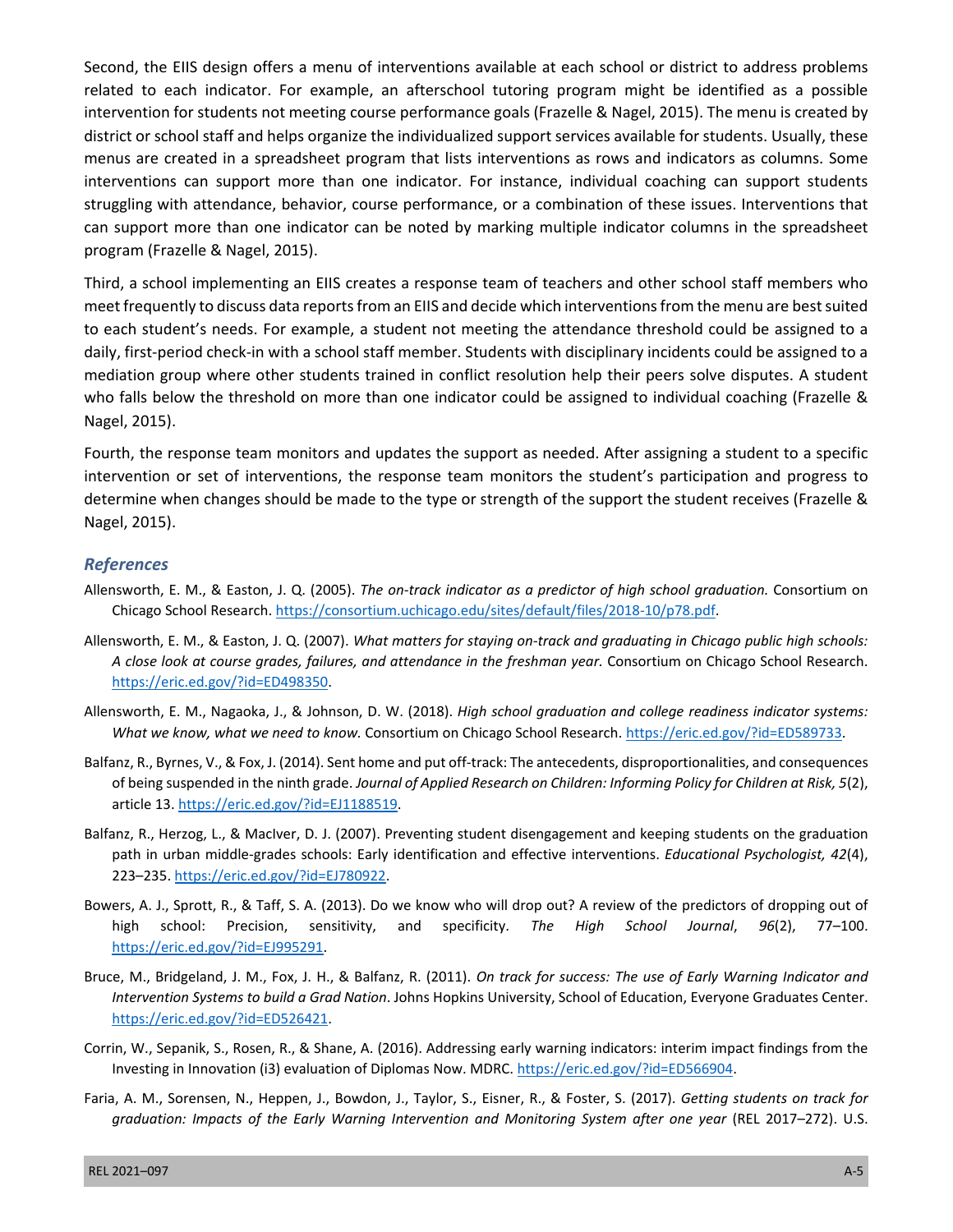Department of Education, Institute of Education Sciences, National Center for Education Evaluation and Regional Assistance, Regional Educational Laboratory Midwest. [https://eric.ed.gov/?id=ED573814.](https://eric.ed.gov/?id=ED573814)

- Frazelle, S., & Nagel, A. (2015). *A practitioner's guide to implementing early warning systems* (REL 2015–056). U.S. Department of Education, Institute of Education Sciences, National Center for Education Evaluation and Regional Assistance, Regional Educational Laboratory Northwest. <https://eric.ed.gov/?id=ED552306>.
- George Washington University, Center for Equity & Excellence in Education. (2012). *Evidence-based resources for keeping students on track to graduation*. [https://www.lacoe.edu/portals/0/schoolimprovement/1\\_graduation\\_evidence\\_based\\_resources.pdf.](https://www.lacoe.edu/portals/0/schoolimprovement/1_graduation_evidence_based_resources.pdf)
- Kemple, J. J., Segeritz, M. D., & Stephenson, N. (2013). Building on-track indicators for high school graduation and college readiness: Evidence from New York City. *Journal of Education for Students Placed at Risk*, *18*(1), 7–28. [https://eric.ed.gov/?id=EJ995399.](https://eric.ed.gov/?id=EJ995399)
- Oregon Department of Education. (2020a). *Overview of measure 98: The history of high school success*. Retrieved June 19, 2020, from <https://www.oregon.gov/ode/students-and-family/GraduationImprovement/Pages/HSS.aspx>
- Oregon Department of Education. (2020b). *High school success frequently asked questions, March 2020.* [https://www.oregon.gov/ode/students-and-family/GraduationImprovement/Documents/HSS%20FAQ.pdf.](https://www.oregon.gov/ode/students-and-family/GraduationImprovement/Documents/HSS%20FAQ.pdf)
- Roderick, M., Kelley-Kemple, T., Johnson, D. W., & Beechum, N. O. (2014). *Preventable failure: Improvements in long-term outcomes when high schools focused on the ninth grade year.* Consortium on Chicago School Research. <https://eric.ed.gov/?id=ED553174>.
- Rumberger, R. W., Addis, H., Allensworth, E., Balfanz, R., Bruch, J., Dillon, E., Furgeson, J., Place, K., Tuttle, C., Jayanthi, M., & Newman-Gonchar, R. (2017). *Preventing dropout in secondary schools* (NCEE No. 2017-4028). U.S. Department of Education, Institute of Education Sciences, National Center for Education Evaluation and Regional Assistance. [https://eric.ed.gov/?id=ED575971.](https://eric.ed.gov/?id=ED575971)
- Seeskin A., Mahaffie, S., & Usher, A. (2020). *The forgotten year: Applying lessons from freshman success to sophomore year.* Consortium on Chicago School Research. [https://consortium.uchicago.edu/sites/default/files/2020-](https://consortium.uchicago.edu/sites/default/files/2020-08/The%20Forgotten%20Year-Aug2020-Consortium.pdf) [08/The%20Forgotten%20Year-Aug2020-Consortium.pdf.](https://consortium.uchicago.edu/sites/default/files/2020-08/The%20Forgotten%20Year-Aug2020-Consortium.pdf)
- Stuit, D., O'Cummings, M., Norbury, H., Heppen, J., Dhillon, S., Lindsay, J., & Zhu, B. (2016). *Identifying early warning indicators in three Ohio school districts* (REL 2016–118). U.S. Department of Education, Institute of Education Sciences, National Center for Education Evaluation and Regional Assistance, Regional Educational Laboratory Midwest. [https://eric.ed.gov/?id=ED566958.](https://eric.ed.gov/?id=ED566958)
- Therriault, S. B., Heppen, J., O'Cummings, M., Fryer, L., & Johnson, A. (2010). *Early Warning System implementation guide: For use with the National High School Center's Early Warning System tool v2.0.* American Institutes for Research, National High School Center. [http://eric.ed.gov/?id=ED521686.](http://eric.ed.gov/?id=ED521686)
- Therriault, S. B., O'Cummings, M., Heppen, J., Yerhot, L., & Scala, J. (2013). *High school Early Warning Intervention Monitoring System implementation guide*. American Institutes for Research, National High School Center. [https://www.air.org/sites/default/files/High-School-Early-Warning-Intervention-Implementation-Guide-March-](https://www.air.org/sites/default/files/High-School-Early-Warning-Intervention-Implementation-Guide-March-2013.pdf)[2013.pdf.](https://www.air.org/sites/default/files/High-School-Early-Warning-Intervention-Implementation-Guide-March-2013.pdf)
- Uekawa, K., Merola, S., Fernandez, F., & Porowski, A. (2010). *Creating an early warning system: Predictors of dropout in Delaware* (REL MA 1.2.75–10). U.S. Department of Education, Institute of Education Sciences, National Center for Education Evaluation and Regional Assistance, Regional Educational Laboratory Mid-Atlantic. [https://eric.ed.gov/?id=ED565682.](https://eric.ed.gov/?id=ED565682)
- Willamette Education Service District. n.d. *Oregon Data Suite.* Retrieved June 19, 2020, from [https://www.wesd.org/Page/835.](https://www.wesd.org/Page/835)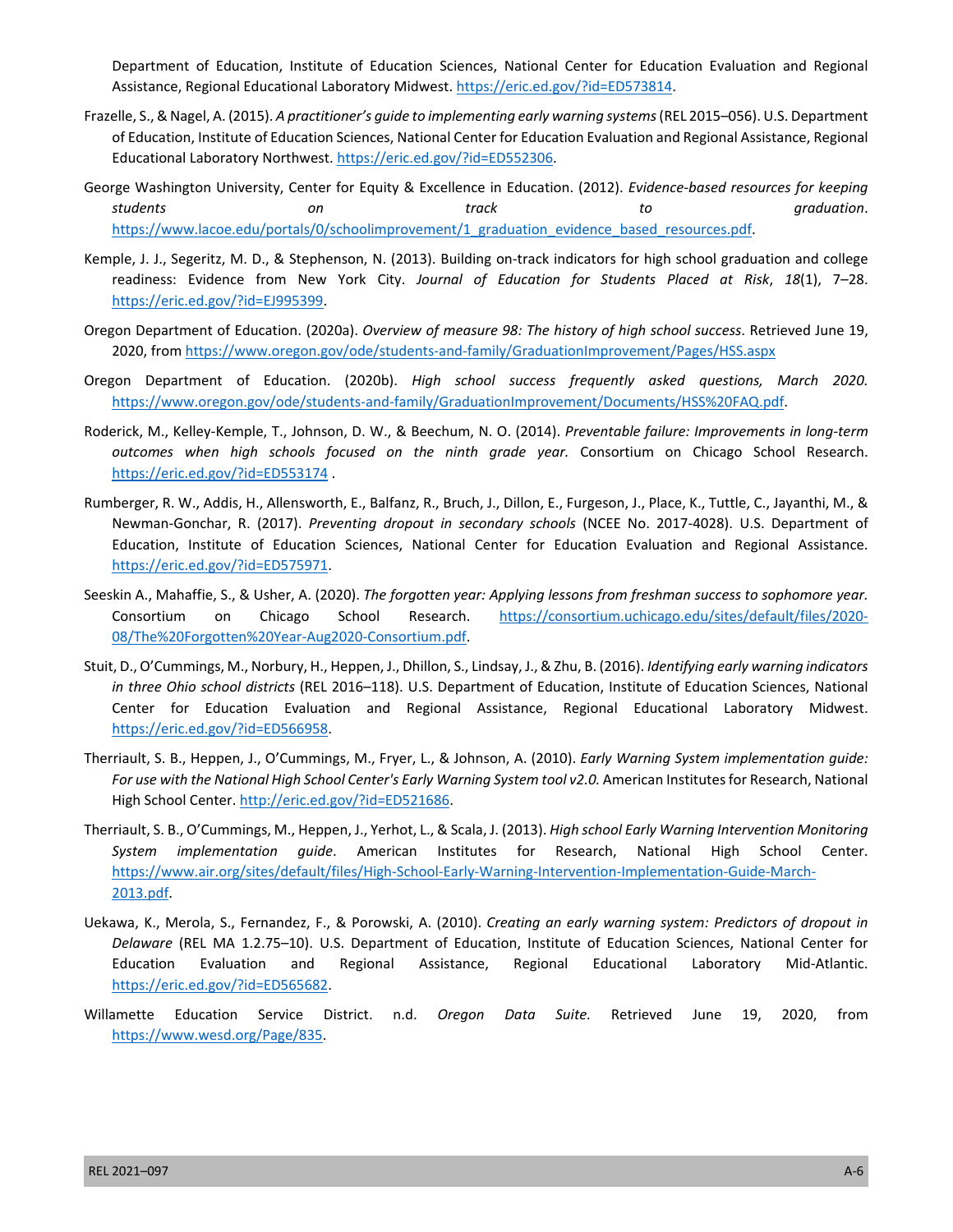## **Appendix B. Methods**

This appendix discusses the study's data sources, outcome measures, study sample, and analytic methods and provides supplemental information for systematic reviews.

#### *Data sources and outcome measures*

The main data for this study are student-level records from the Oregon Department of Education for all Oregon high school students from 2013/14 to 2018/19. The records data contain information on student attendance, disciplinary infractions, course credit accumulation, performances on state standardized tests, and demographic characteristics. The study team used these data to assess whether early indicator and intervention systems (EIISs) had any first-year effects on chronic absenteeism, disciplinary infractions, course progression, or academic performance. The study team examined the outcome measures listed in table B1 in the grade levels identified.

| Outcome measure                                                                                                                  | <b>Description</b>                                                                                                                                         | Grades                                                                  |  |
|----------------------------------------------------------------------------------------------------------------------------------|------------------------------------------------------------------------------------------------------------------------------------------------------------|-------------------------------------------------------------------------|--|
| <b>Chronic absenteeism</b>                                                                                                       |                                                                                                                                                            |                                                                         |  |
| Chronic absenteeism: percentage of<br>students who were absent for more<br>than 10 percent of enrolled days                      | The value is 1 if the student was absent<br>for 10 percent or more of enrolled days,<br>and 0 otherwise                                                    | All grades (primary analysis);<br>by grades 9-12 (exploratory analysis) |  |
| Severe chronic absenteeism: percentage<br>of students who were absent for more<br>than 15 percent of enrolled days               | The value is 1 if the student was absent<br>for 15 percent or more of enrolled days,<br>and 0 otherwise                                                    | All grades (primary analysis);<br>by grades 9-12 (exploratory analysis) |  |
| <b>Disciplinary infractions</b>                                                                                                  |                                                                                                                                                            |                                                                         |  |
| Percentage of students who were ever<br>suspended or expelled during the school<br>year                                          | The value is 1 if the student was ever<br>suspended or expelled during the school<br>year, and 0 otherwise                                                 | All grades (primary analysis);<br>by grades 9-12 (exploratory analysis) |  |
| <b>Course progression</b>                                                                                                        |                                                                                                                                                            |                                                                         |  |
| Percentage of students who met the<br>course-progression goals needed to be<br>considered on track to graduate in<br>grade $9^a$ | The value is 1 if the student obtained at<br>least 25 percent of the credits required<br>for graduation, and 0 otherwise                                   | Grade 9 (primary analysis)                                              |  |
| <b>Academic performance</b>                                                                                                      |                                                                                                                                                            |                                                                         |  |
| Percentage of students who performed<br>at or above the proficiency level in<br>math <sup>b</sup>                                | The value is 1 if the student's score on<br>the state standardized math test was at<br>or above the proficiency level, and 0<br>otherwise                  | Grade 11 (primary analysis)                                             |  |
| Percentage of students who performed<br>at or above the proficiency level in<br>English language arts <sup>b</sup>               | The value is 1 if the student's score on<br>the state standardized English language<br>arts test was at or above the proficiency<br>level, and 0 otherwise | Grade 11 (primary analysis)                                             |  |

a. This measure is available only for students in grade 9.

b. This measure is available only for students in grade 11.

Source**:** Authors' summary.

There were two measures of chronic absenteeism in this study: chronically absent and severely chronically absent. Chronically absent refers to the percentage of students who were absent for more than 10 percent of enrolled days. This threshold is suggested by the National High School Center as an early warning indicator for chronic absenteeism (Therriault et al., 2013) and is often used by state education agencies (Chang et al., 2019). Severely chronically absent refers to the percentage of students who were absent for more than 15 percent of enrolled days. This measure is used in this study to capture students with more serious attendance issues (Corrin et al.,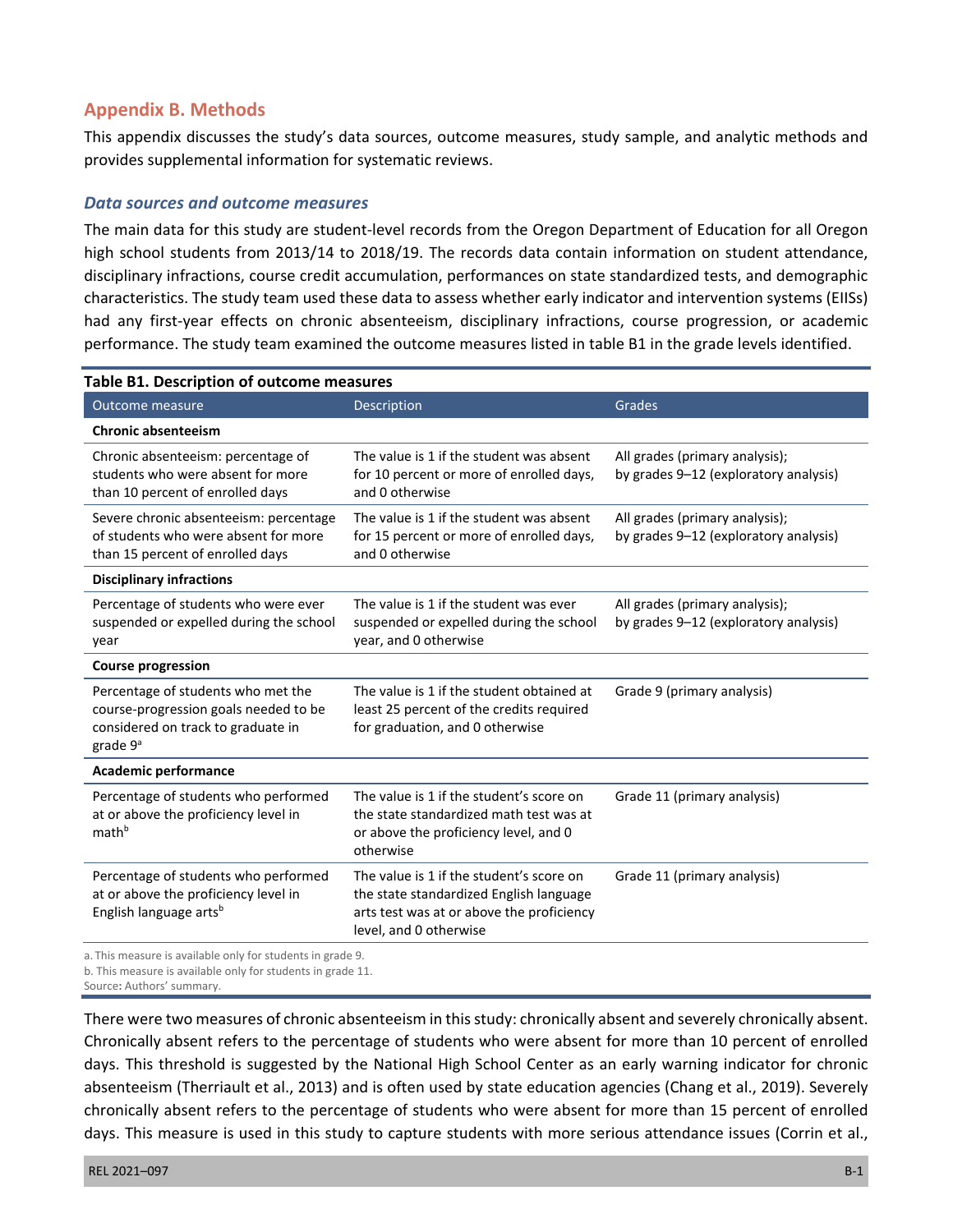2016). With this measure the study captures whether EIIS adoption might have led to fewer students being severely chronically absent.

The disciplinary infractions measure refers to the percentage of students who were ever suspended or expelled during the year, as reported in the Oregon Department of Education data. Many EIISs and other early warning indicator systems track students' office disciplinary referrals as well as suspensions and expulsions, allowing a school's staff to identify students with behavioral issues early on. The state data used for this study do not include office referrals. Although the suspensions and expulsions outcome measure is the best measure of student behavior available and has been used in other evaluations of early warning indicator systems (Corrin et al., 2016; Faria et al., 2017), it is imperfect because it depends not only on students' actual behavior but also on choices districts and schools make about how to deal with that behavior. For example, in recent years many school districts across the country have moved toward using restorative practices, a popular school reform that promotes relationship building and mediation over suspension. A district could have fewer suspensions because it adopted these or similar practices and not because there were changes in student behavior. It is also possible that staff members in EIIS districts might give more disciplinary referrals than they would without an EIIS in order to ensure that students receive the EIIS services.

Academic performance refers to the percentages of grade 11 students who scored proficient or better on the Smarter Balanced assessments in math and English language arts. Often, EIIS data systems are set up to identify students who have received a D or an F in one or more courses or whose grade point average dips below a certain level (such as 2.0 or a C average). These students are then offered interventions such as tutoring, homework help, or supplemental course work to strengthen their understanding of the subject matter. This support is theorized to lead to stronger course performance and ultimately to better general academic performance. However, data were not available to measure students' course performance directly. The study therefore measured the mediumterm outcome of student academic performance using grade 11 state standardized test scores in math and English language arts.

The study team also constructed student characteristic measures based on the records data for each baseline year and the program year. These measures cover students' gender, race/ethnicity, special education status, and English learner status. The Oregon Department of Education also provided school-level enrollment data for the 2013/14–2018/19 school years and high school graduation rate data for all baseline years (2013/14–2017/18).

In addition to student-level records data, the study team collected school-level information from the Common Core of Data database maintained by the National Center for Education Statistics (U.S. Department of Education, n.d.). These variables include the school's locality (urban, suburban, town, or rural), eligibility for the federal Title I program (which provides additional funds to schools with high percentages or high numbers of children from low-income families), and type (charter, magnet, virtual, or regular).

Data from the EIIS data system managed by the Willamette Education Service District (n.d.) were used to identify the program districts. These data were provided to the study team by Willamette Education Service District. No other data from the EIIS data system were available to the study team.

*Missing data.* The student-level data allowed the team to construct district-level outcome measures for all districts in the study sample. Therefore, there was no attrition of districts in any of the main analyses, and there were no missing data for any of the outcome measures. This fact, along with the fact that covariates were not used in the main analyses (see the analytic methods section below), resulted in there being no missing data in these analyses. The attrition of districts for the subgroup analyses is discussed in the study sample section below.

*Study timeframe.* One important limitation of this study is that, due to the project timeline, it could assess the effect of EIISs only on short-term and some medium-term outcomes for one year. The EIIS model is complex, and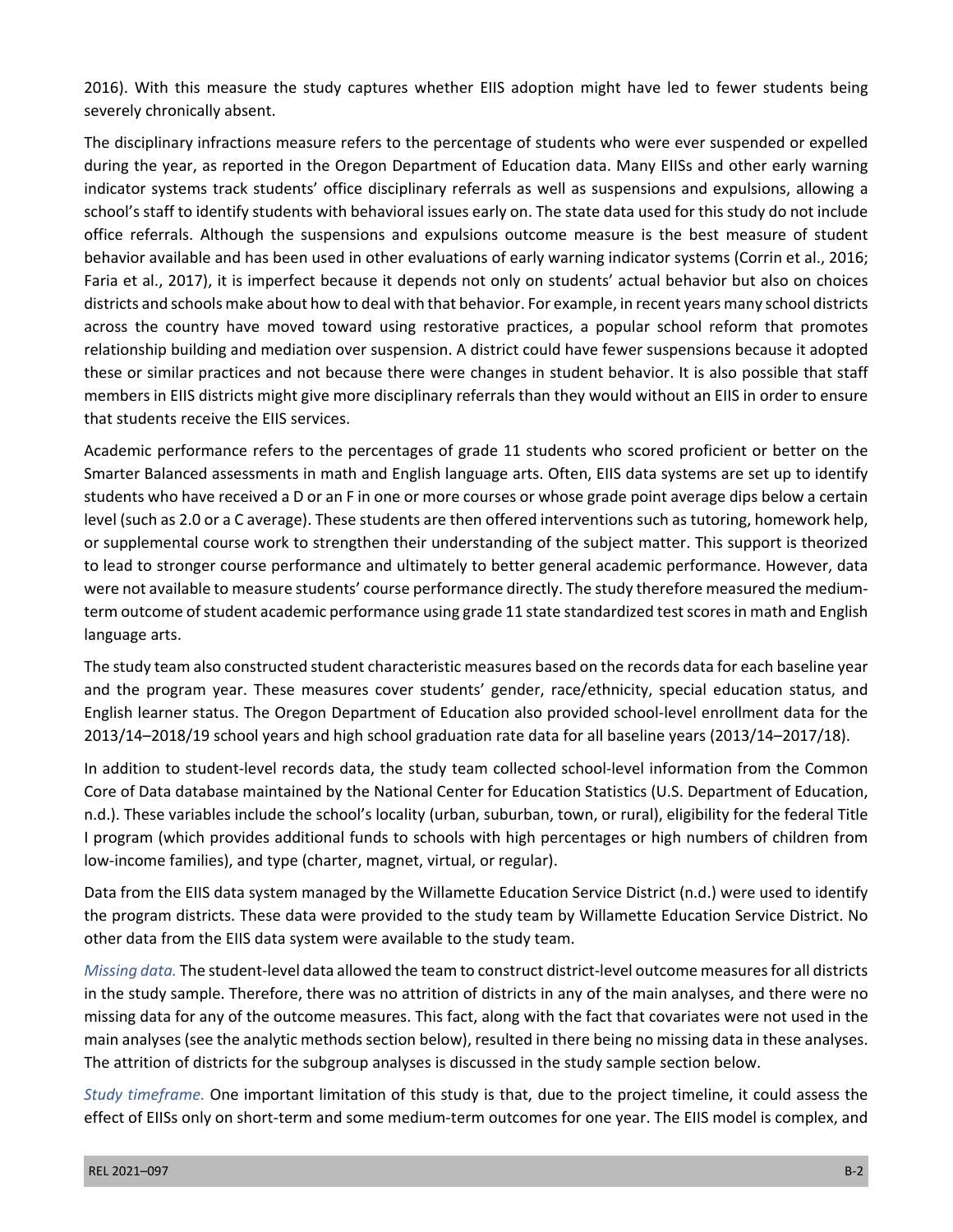it could take more than a year for districts to fully implement all the components effectively. Although the initiative would be expected to show some improvements in shorter-term outcomes such as the measures related to attendance, behavior, and course progression, it is less likely that the initiative would produce gains on mediumterm goals such as academic performance (which is measured in this study) and persistence and progression through high school (which are not measured because more than one year of data are needed to properly measure them). Since it is likely to take more than one year for the initiative to produce an effect on the long-term goal of improving high school graduation rates, this study did not explore that outcome.

*Study sample.* The primary analysis sample of the study consisted of 65 EIIS districts in Oregon that adopted an EIIS in 2018/19 and 29 unique comparison districts that are similar to the EIIS districts across a variety of characteristics. This section describes the matching process that produced this sample of districts. The same process was used to identify the districts included in the subgroup analyses that focused on students not meeting attendance, behavior, or course-progression goals in the year prior to EIIS adoption. The matching process for the subgroups is described at the end of this section.

*The early indicator and interventions systems districts.* To be included as an EIIS district in the study, a district had to meet several criteria:

- Use the Oregon Data Suite (a popular EIIS data system) by logging in at least once during the 2018/19 school year.1
- Have at least one regular high school (districts that served specific populations or contained only virtual or alternative schools were excluded).
- Have data on all outcome measures for 2013/14–2018/19 in the district records data obtained from the Oregon Department of Education.

This process identified 65 school districts in the East, South, West, and Northwest regions of Oregon that met these criteria; there were no EIIS districts in the Central region. These districts represented 97 percent (65 of 67) of all districts that logged onto the Oregon Data Suite at least once that year. They are included in the study as the EIIS districts. All but one of these districts also reported plans to use the High School Success Initiative funds to adopt an EIIS during the 2018/19 school year. These EIIS districts differed from other school districts in Oregon in student composition and district structural characteristics. For example, compared with other eligible districts in Oregon, the EIIS districts on average had larger student enrollment, higher student–teacher ratios, and higher proportions of English learner students. The EIIS districts were similar to other eligible districts in the student outcomes that were of interest to this study, as measured in the 2017/18 school year, the year before the EIIS was rolled out (table B2).

<sup>&</sup>lt;sup>1</sup> Although several different data systems are used in Oregon, this study focuses on districts using the Oregon Data Suite, a particularly welldeveloped system and the most popular.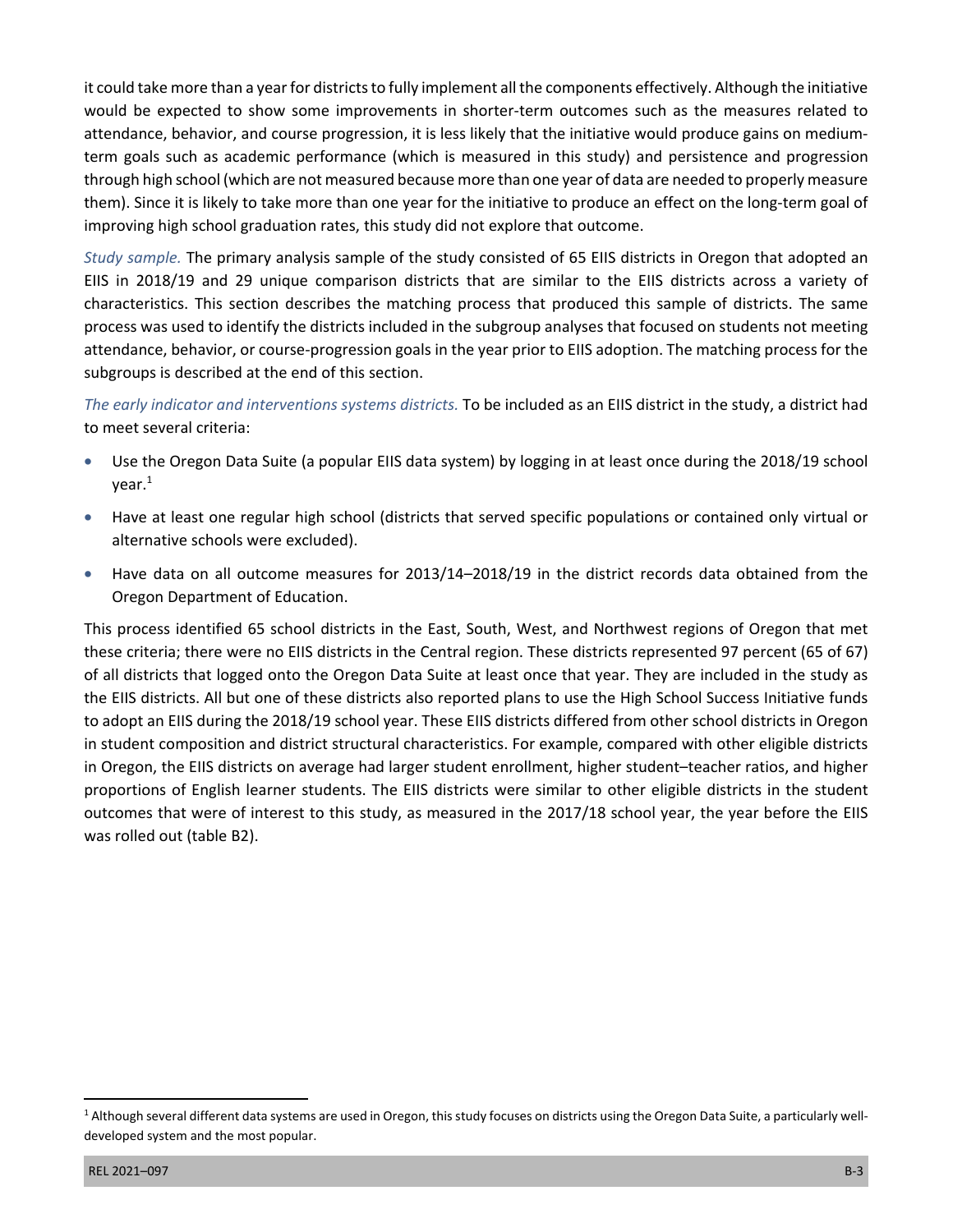**Table B2. Outcome measures and student composition and district structural characteristics of early indicator and intervention systems (EIISs) districts in the study and all other eligible districts in Oregon in the last baseline year, 2017/18** 

|                                                                               | Oregon<br><b>EIIS districts</b> | Other eligible<br>Oregon districts <sup>a</sup> |
|-------------------------------------------------------------------------------|---------------------------------|-------------------------------------------------|
| <b>Outcome measure</b>                                                        | $(n = 65)$                      | $(n = 101)$                                     |
| Percentage of students who were chronically absent, all grades                | 30.7                            | 30.1                                            |
| Percentage of students who were severely chronically absent, all grades       | 17.4                            | 16.7                                            |
| Percentage of students with disciplinary infractions, all grades              | 7.6                             | 7.0                                             |
| Percentage of students meeting course-progression goals, grade 9              | 80.3                            | 81.5                                            |
| Percentage of students proficient or above in math, grade 11                  | 32.1                            | 30.5                                            |
| Percentage of students proficient or above in English language arts, grade 11 | 71.0                            | 69.5                                            |
| <b>Student composition</b>                                                    |                                 |                                                 |
| Percentage of White students                                                  | 68.9                            | 75.0                                            |
| Percentage of male students                                                   | 51.5                            | 52.3                                            |
| Percentage of English learner students                                        | $2.7***$                        | 1.2                                             |
| Percentage of students with Individualized Education Programs                 | 14.2                            | 13.3                                            |
| <b>District structural characteristics</b>                                    |                                 |                                                 |
| Number of high schools in district                                            | 1.4                             | 1.5                                             |
| Percentage of high schools located in a city or suburb                        | 22.3                            | 13.1                                            |
| Percentage of high schools eligible for Title I                               | 10.7                            | 15.1                                            |
| Percentage of high schools serving only grades 9-12                           | $70.1*$                         | 52.3                                            |
| Percentage of high schools that are charter schools                           | 14.6                            | 19.2                                            |
| Average high school enrollment in grades 9-12                                 | 687.8 ***                       | 360.0                                           |
| Average grade 9 enrollment                                                    | 179.1***                        | 91.9                                            |
| Average grade 10 enrollment                                                   | 171.9***                        | 91.6                                            |
| Average grade 11 enrollment                                                   | 167.0***                        | 88.0                                            |
| Student-teacher ratio                                                         | $18.9**$                        | 16.4                                            |
| Average graduation rate (percent)                                             | 80.6                            | 79.9                                            |

\* Difference significant at *p* < .05; \*\* significant at *p* < .01; \*\*\* significant at *p* < .001.

Note: Values are observed means aggregated to the district level. A two-tailed *t*-test was applied to each estimated difference between the EIIS districts and other eligible Oregon districts. Rounding might cause slight discrepancies in calculating sums and differences.

a. Includes only districts that serve regular, nonalternative high schools.

Source: Authors' analysis based on student-level data from the Oregon Department of Education and school-level data from U.S. Department of Education (n.d.), for school years 2013/14–2017/18.

*Selection of comparison districts.* In a comparative interrupted time series design, the purpose of the comparison group is to capture the extent to which the outcomes in program group (EIIS districts) would have changed had the districts not adopted the program. The study team used a two-step procedure to maximize the likelihood that the difference between the comparison districts' actual outcomes in the program year and their projected outcomes for the program year provided the right counterfactual. First, the study team identified a pool of potential comparison districts within the same geographic areas as the EIIS districts. Second, the study team used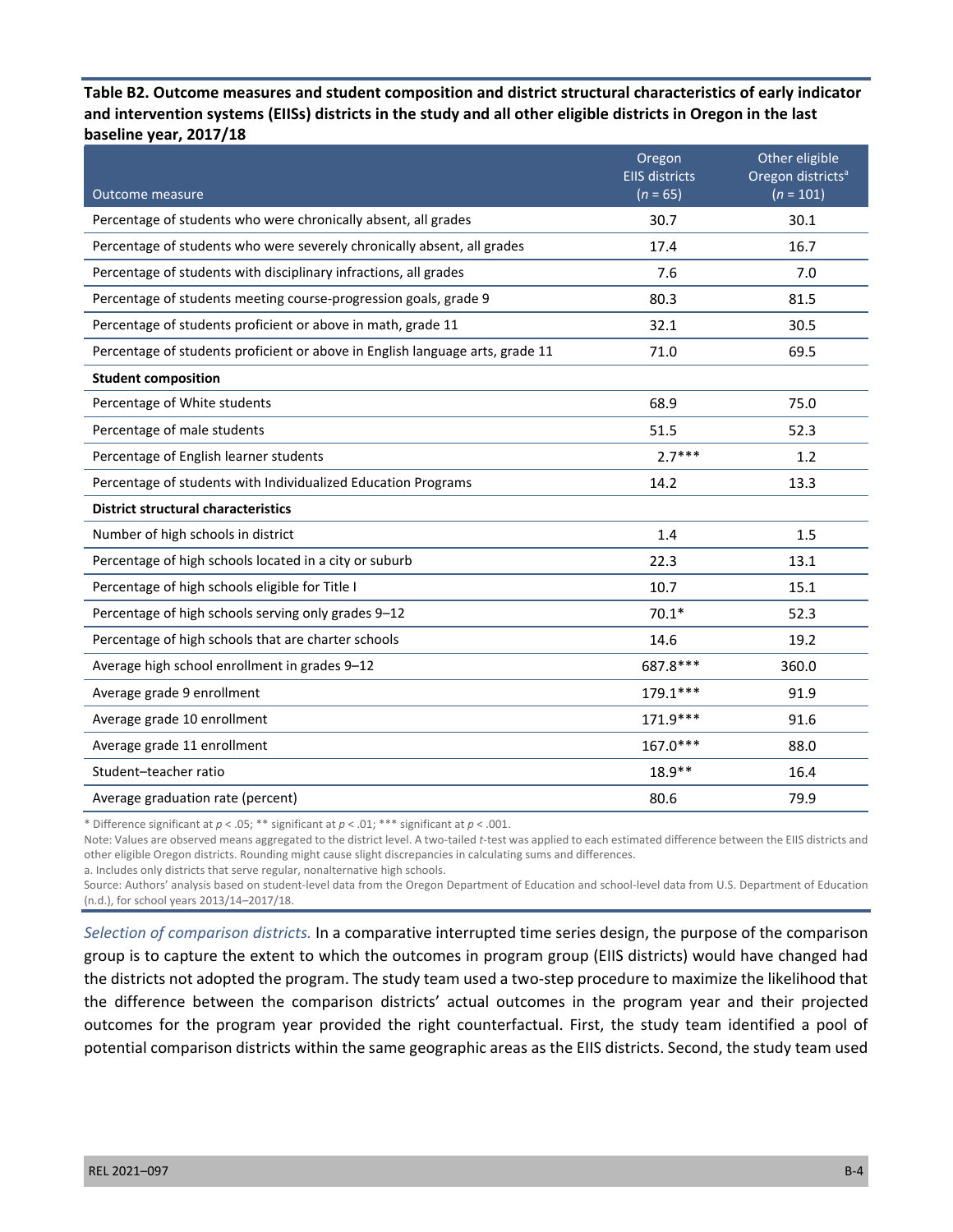multiple matching methods to select comparison schools whose baseline characteristics and trends in outcome measures were as similar as possible to those of the EIIS districts.<sup>2</sup>

*Identifying the comparison pool.* The pool of potential comparison districts consisted of districts that did not plan to use their High School Success Initiative funding to adopt an EIIS during 2018/19, the study year. To be part of the comparison pool, districts had to meet the following criteria:

- Had not discussed adopting an early warning system or components of such a system in its 2018/19 High School Success Plan.<sup>3</sup>
- Was not located in the Central region of Oregon (because none of the EIIS districts were in the Central region).
- Had at least one regular high school and at least 20 enrolled high school students (districts that served specific populations or comprised only virtual or alternative schools were excluded).
- Had data on all the study outcome measures over 2013/14–2018/19 in the district data obtained from the Oregon Department of Education.

The team identified 75 districts that met these criteria and that were considered potential comparison districts.

*Selecting matched comparison districts.* The comparison districts in the study were chosen by matching each of the 65 EIIS districts to the one or two districts in the comparison district pool that were the best match. A comparison district was considered a best match to an EIIS district if it was the most similar to the EIIS district in baseline trends in outcomes and outcome values and in student composition and district structural characteristics in the year before an EIIS was adopted.

Two matching metrics were used to gauge the similarity between an EIIS district and a potential comparison district: Euclidean distance and propensity score. The Euclidean distance captures the differences between two districts in multiple matching variables. The Euclidean distance across *M* matching variables is defined as:

$$
D = \sqrt{\sum_{M} \left(\frac{P_m - C_m}{SD_m}\right)^2}
$$

where  $P_m$  is the value of variable *m* for the EIIS district,  $C_m$  is the value of variable *m* for a potential comparison district, and  $SD_m$  is the standard deviation of variable  $m$  across all the EIIS districts and potential comparison districts. This distance metric was calculated for each possible pair of EIIS and comparison districts, and the one or two comparison districts that were the most similar to (or least distant from) a given EIIS district were identified as the matched comparison for that EIIS district.

The second metric used to measure the overall distance between districts was the propensity score. The propensity score is the predicted likelihood (or propensity) of a district being in the EIIS group. This score is calculated based on estimated coefficients from the following logistic regression:

$$
logit\big(\text{Program}_j\big) = \alpha + \sum_{m=1}^{m=M} \delta_m M_{mj} + \epsilon_j
$$

where  $Program_i$  is an indicator that equals 1 if district *j* is an EIIS district and 0 if not, and  $M_{mi}$  is the  $m<sup>th</sup>$  matching variable for district *j*,  $\alpha$  is a constant term,  $\delta_m$  is the estimated coefficient for the  $m^{th}$  matching variable, and  $\epsilon_i$  is the between-district random variation. Only EIIS districts and potential comparison districts with propensity scores

<sup>&</sup>lt;sup>2</sup> The literature includes studies that used other methods to select comparison districts. One recent example is Athey et al. (2018).

<sup>&</sup>lt;sup>3</sup> Districts had to submit these plans in the spring of 2018 to receive funding under the High School Success Initiative.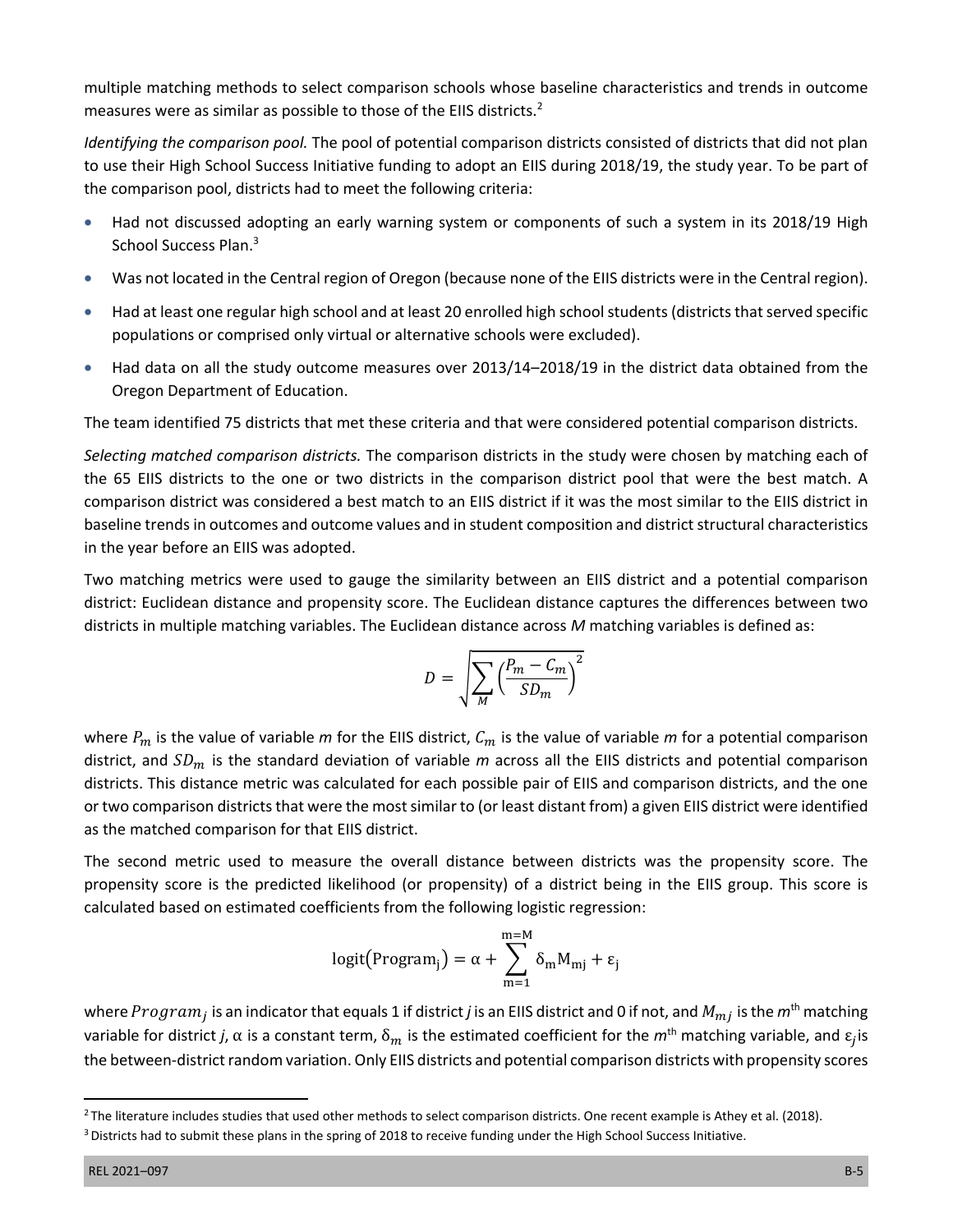within the range of the common support were kept in the matching process and subsequent analysis, to ensure that districts with the same *M* values have a positive probability of being treated and not treated (Heckman et al., 1999).

The following variables were used to calculate Euclidean distances and propensity scores in this study:

- Outcomes for the last baseline year (2017/18) and estimated slopes of baseline trends for each outcome measure:
	- o Percentage of students who were chronically absent (for all grades).
	- o Percentage of students who were severely chronically absent (for all grades).
	- o Percentage of students with disciplinary infractions (for all grades).
	- o Percentage of students meeting the course-progression goals to be considered on track to graduate (grade 9 only).
	- o Percentage of students proficient or above on the state math test (grade 11 only).
	- o Percentage of students proficient or above on the state English language arts test (grade 11 only).
- Student composition in the last baseline year (2017/18):
	- o Percentage of White students.
	- o Percentage of male students.
	- o Percentage of English learner students.
	- o Percentage of students with Individualized Education Programs.
- District structural characteristics in the last baseline year (2017/18):
	- o Number of high schools in the district.
	- o Percentage of high schools located in a city or suburb.
	- o Geographic region (East, South, West, or Northwest).
	- o Percentage of high schools eligible for Title I.
	- o Percentage of high schools serving only grades 9–12.
	- o Percentage of high schools that were charter schools or regular schools.
	- o Average high school enrollment in grades 9–12.
	- o Student–teacher ratio.
	- o Average graduation rate.

The study team calculated a series of Euclidean distances and propensity scores using different combinations of the matching variables (the complete list, outcome values for 2017/18 and their baseline trends, outcome values for 2017/18, and trends plus a few variables related to student composition and district structural characteristics)<sup>4</sup> and conducted one-to-one and one-to-two matching using these metrics. Because of the small size of the comparison pool, comparison districts were chosen with replacement. In other words, a district from the pool could be chosen as the comparison for more than one EIIS district. Though matching with replacement reduces

<sup>4</sup> The demographic variables used here were percentage of White students, percentage of students with individualized education programs, percentage of high schools eligible for Title I, percentage of high schools that were charter schools, and the student–teacher ratio.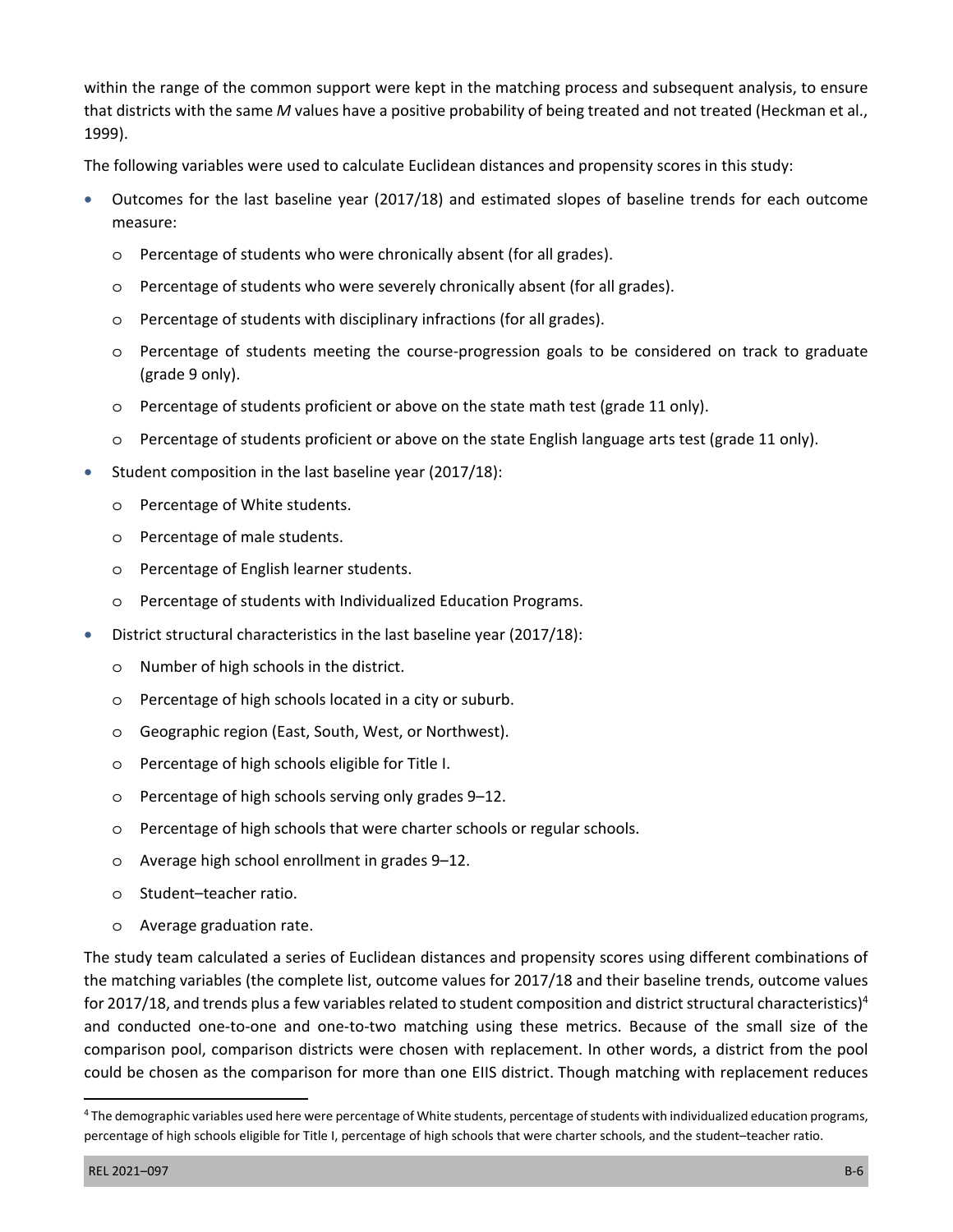the number of unique comparison districts in the study, it maximizes the similarity of the comparison districts and the EIIS districts with respect to the matching variables. This process resulted in a set of matched samples based on different combinations of the matching metric (Euclidean distance or propensity score), matching variables, and number of matched comparison districts per EIIS district.

The study team then checked the similarity between the EIIS district and the comparison district for each matched sample and identified four matched samples with high levels of baseline similarity between the EIIS district and the comparison district. For each of the four samples there was no more than one estimated difference that was statistically significant for any of the outcome measures or demographic and structural characteristics in the last baseline year, and none of the estimated differences in any variable exceeded 0.25 standard deviation in effect size.<sup>5</sup>

To further narrow the choices, the study team conducted a validation analysis for each of the four identified samples by looking at the estimated effect of an EIIS on the districts in the last baseline year. This effect should be zero, because the EIIS districts were not yet rolling out their EIISs. Therefore, this test provides a useful benchmark for validating the design and the selection of the comparison districts. This validation test was conducted by treating the last baseline year (2017/18) as though it were the program year. Comparison districts were then selected again using the shifted baseline period (2013/14–2016/17), and the effects of EIIS were re-estimated. Of the four approaches tested, one produced a statistically significant impact on an outcome measure and was dropped from the selection.

Among the remaining three options, the team selected the matched sample that included all EIIS districts and had the largest number of unique comparison districts. This approach matched each EIIS district with the most similar comparison district (one-to-one match) using the Euclidean distance across the complete set of matching variables listed above. This final matched sample consisted of 65 EIIS districts and 29 unique comparison districts.

There are no statistically significant differences in the outcome measures or in the student composition or district structural characteristics between the EIIS districts and their matched comparison districts in the last baseline year before the districtwide adoption of EIISs (table B3). Additionally, the magnitudes of the estimated differences are small compared with the conventional threshold of caution (0.25 standard deviation in effect size). An omnibus test also found no evidence of systematic difference between these two groups (*p*-value = .25).

<sup>&</sup>lt;sup>5</sup> This is the criterion used by the What Works Clearinghouse (2020), which is the clearinghouse for education research hosted by the U.S. Department of Education's Institute of Education Sciences. Studies show that quasi-experimental designs are more likely to produce biased results when baseline differences exceed this threshold (Ho et al., 2007).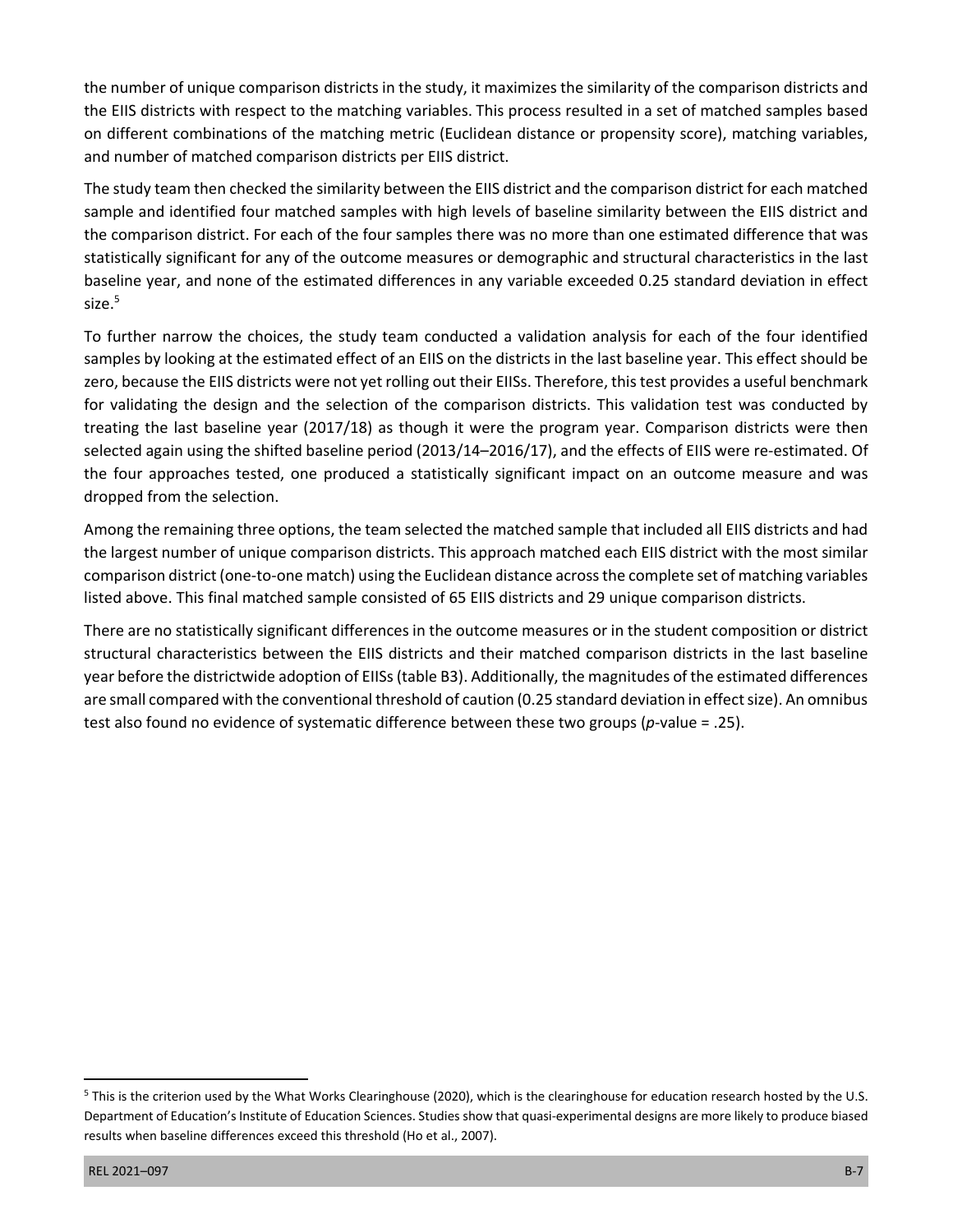#### **Table B3. Outcome measures and student composition and district structural characteristics of early indicator and intervention systems (EIISs) districts and comparison districts in the last baseline year, 2017/18**

|                                                                                  | <b>EIIS</b>                          | Comparison                           |                         | Effect size of                       | Standard<br>error of    | $p$ -value of           |
|----------------------------------------------------------------------------------|--------------------------------------|--------------------------------------|-------------------------|--------------------------------------|-------------------------|-------------------------|
| <b>Baseline measure</b>                                                          | districts <sup>a</sup><br>$(n = 65)$ | districts <sup>a</sup><br>$(n = 29)$ | Estimated<br>difference | estimated<br>difference <sup>b</sup> | estimated<br>difference | estimated<br>difference |
| <b>Outcome measure</b>                                                           |                                      |                                      |                         |                                      |                         |                         |
| Percentage of students who were                                                  | 30.7                                 | 29.9                                 | 0.8                     | 0.02                                 | 1.64                    | .625                    |
| chronically absent, all grades                                                   |                                      |                                      |                         |                                      |                         |                         |
| Percentage of students who were<br>severely chronically absent, all grades       | 17.4                                 | 16.5                                 | 0.9                     | 0.02                                 | 1.42                    | .522                    |
| Percentage of students with disciplinary<br>infractions, all grades              | 7.6                                  | 8.2                                  | $-0.6$                  | $-0.02$                              | 0.85                    | .482                    |
| Percentage of students meeting course-<br>progression goals, grade 9             | 80.3                                 | 80.8                                 | $-0.6$                  | $-0.01$                              | 1.85                    | .765                    |
| Percentage of students proficient or<br>above in math, grade 11                  | 32.1                                 | 32.9                                 | $-0.9$                  | $-0.02$                              | 2.58                    | .742                    |
| Percentage of students proficient or<br>above in English language arts, grade 11 | 71.0                                 | 72.4                                 | $-1.4$                  | $-0.03$                              | 2.19                    | .518                    |
| <b>Student composition</b>                                                       |                                      |                                      |                         |                                      |                         |                         |
| Percentage of White students                                                     | 68.9                                 | 72.5                                 | $-3.6$                  | $-0.07$                              | 3.10                    | .250                    |
| Percentage of male students                                                      | 51.5                                 | 51.5                                 | 0.0                     | 0.00                                 | 0.74                    | .991                    |
| Percentage of English learner students                                           | 2.7                                  | 1.6                                  | 1.0                     | 0.05                                 | 0.56                    | .074                    |
| Percentage of students with Individualized<br><b>Education Programs</b>          | 14.2                                 | 13.3                                 | 0.9                     | 0.03                                 | 0.68                    | .202                    |
| <b>District structural characteristics</b>                                       |                                      |                                      |                         |                                      |                         |                         |
| Number of high schools in the district                                           | 1.4                                  | 1.3                                  | 0.1                     | 0.14                                 | 0.18                    | .450                    |
| Percentage of high schools located in a city<br>or suburb                        | 22.3                                 | 16.9                                 | 5.4                     | 0.12                                 | 8.11                    | .508                    |
| Percentage of high schools eligible for Title I                                  | 10.7                                 | 6.2                                  | 4.5                     | 0.14                                 | 5.58                    | .418                    |
| Percentage of high schools serving only<br>grades 9-12                           | 70.1                                 | 71.0                                 | $-1.0$                  | $-0.02$                              | 9.14                    | .916                    |
| Percentage of high schools that are charter<br>schools                           | 14.6                                 | 13.3                                 | 1.3                     | 0.03                                 | 6.52                    | .845                    |
| Average high school enrollment in grades<br>$9 - 12$                             | 687.8                                | 621.1                                | 66.8                    | 0.10                                 | 128.90                  | .606                    |
| Average grade 9 enrollment                                                       | 179.1                                | 159.5                                | 19.6                    | 0.11                                 | 33.94                   | .565                    |
| Average grade 10 enrollment                                                      | 171.9                                | 159.9                                | 12.0                    | 0.07                                 | 32.92                   | .716                    |
| Average grade 11 enrollment                                                      | 167.0                                | 149.3                                | 17.6                    | 0.10                                 | 30.88                   | .569                    |
| Student-to-teacher ratio                                                         | 18.9                                 | 18.9                                 | 0.0                     | 0.01                                 | 0.75                    | .975                    |
| Average graduation rate (percent)                                                | 80.6                                 | 82.5                                 | $-1.9$                  | $-0.13$                              | 1.95                    | .321                    |

Note: No differences were significant at  $p = .05$  or higher. All values are aggregated to the district level. Student-level standard deviations were used for outcome measures and student composition; school-level standard deviations were used for district structural characteristics except for number of high schools in district, for which district-level standard deviation was used. A two-tailed *t*-test was applied to each estimated difference between the EIIS districts and the comparison districts. An omnibus test for systematic difference between the EIIS and comparison districts yielded a *p*-value of .250. Rounding might cause slight discrepancies in calculating sums and differences.

a. The values are the weighted means across districts, where the weights account for the fact that some comparison districts are chosen as the match for more than one EIIS district.

b. Calculated as the proportion of the standard deviation for a given variable.

Source: Authors' analysis based on student-level data from the Oregon Department of Education and school-level data from U.S. Department of Education (n.d.), for school years 2013/14–2017/18.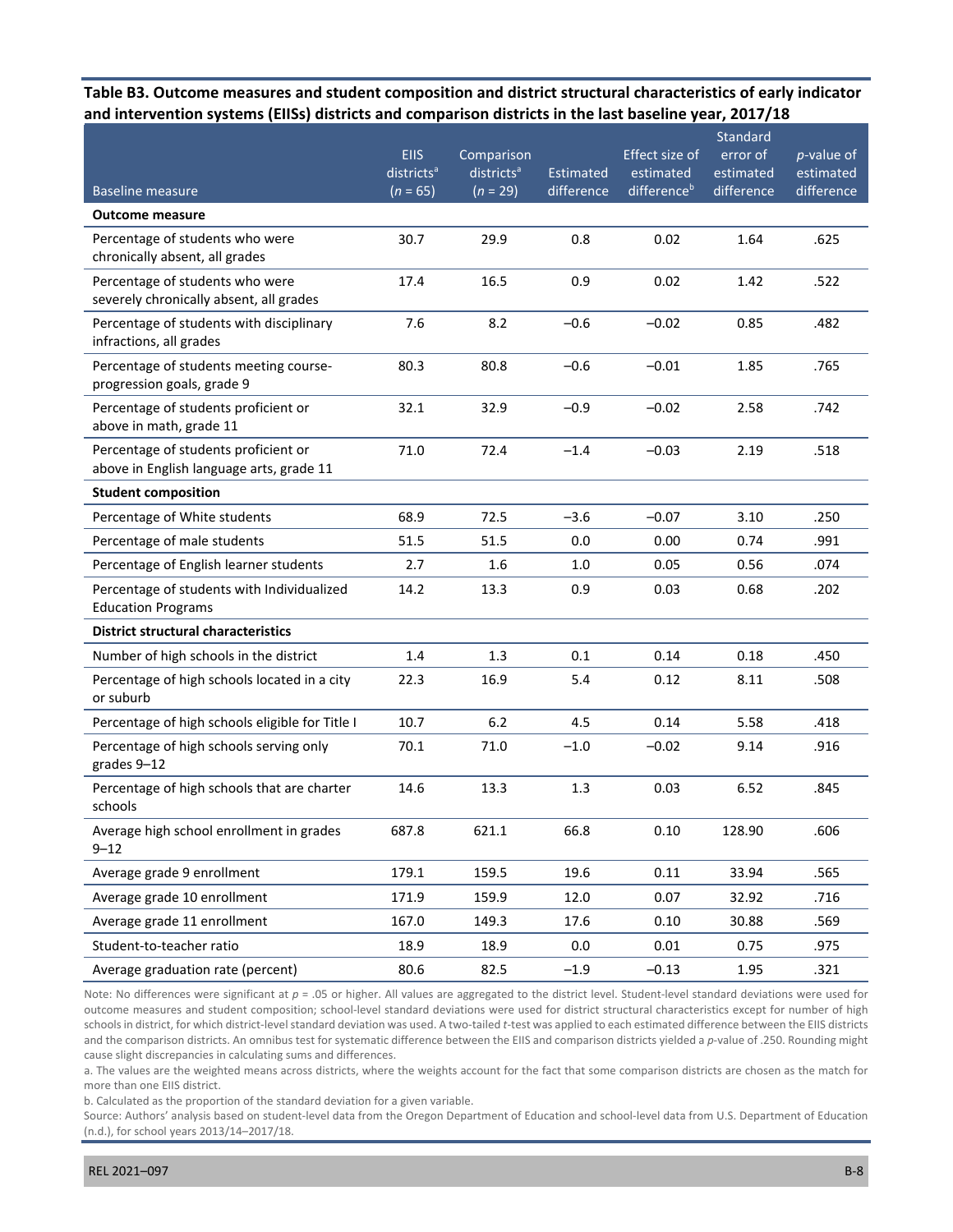*Selection of the comparison districts for subgroups.* A similar matching process was used to select comparison districts for subgroups of students: students who were severely chronically absent, who had disciplinary infractions, or who had not accumulated enough credits by the end of grade 9 to be considered on track to graduate. To explore whether the adoption of an EIIS benefited students in these subgroups, the study team constructed three subgroups for the year before EIIS adoption based on measures similar to EIIS indicators (see appendix C for more information about the subgroups). Once each subgroup was identified, the team generated aggregated district-level outcome measures and student composition and district structural characteristic measures based on data only for the specific subgroup of students. The same matching approach as described above for the full sample was then used for each subgroup of students; the process resulted in the creation of different samples of EIIS districts and comparison districts for each subgroup.<sup>6</sup>

EIIS districts with small enrollment numbers or high mobility might have had no students that met the subgroup criteria in a given year. When that was the case for either the last baseline year or the program year, the district was dropped from the subgroup analysis because no outcome data were available for the matching or for the impact analysis. As a result, each subgroup sample included a different number of EIIS districts: there were 46 EIIS districts in the subgroup of severely chronically absent students, 50 in the subgroup of students with disciplinary infractions, and 60 in the subgroup of grade 10 students who, by the end of grade 9, had not attained the credits needed to be considered on track to graduate. Districts with no students meeting the subgroup criteria in 2017/18 or 2018/19 were excluded from the comparison pool for the same reason.

This matching process also led to a separate set of comparison districts for each subgroup. The selected comparison districts offered the best match to the EIIS districts in terms of outcome measures and student composition and district structural characteristics in the last baseline year (2017/18), and the maximum number of unique districts were included in the sample. Even more important, for each of the three subgroups there were no statistically significant differences between EIIS and comparison districts in outcome measures, student composition, and district structural characteristics during the last baseline year (tables B4–B6). Outcome measures and student composition and district structural characteristics were measured for the groups of students meeting the definition for each of the three subgroups based on their performance during the previous year (2016/17).

#### *Analytic methods*

*Comparative interrupted time series.* This study evaluated the early effects of EIISs on student outcomes using a comparative interrupted time series (CITS) design, a quasi-experimental design that lends itself well to exploring the effect of systemwide interventions. In education, CITS designs have been used to evaluate federal policies such as No Child Left Behind and the effect of whole-school reform models (Dee & Jacob, 2011; Kemple et al., 2005; Somers & Garcia, 2016; Somers & Haider, 2017; Wong et al., 2009). Studies have shown that a wellimplemented CITS design can, in some circumstances, reproduce the results of a randomized experiment (Fretheim et al., 2013; Somers et al., 2013; St. Clair et al., 2014).

 $6$ The matching variables used for selecting comparison districts for the subgroup analysis were the same as those used for the full-sample matching except that for the grade 10 subgroup of students not obtaining the credits needed to be considered on track in grade 9, outcomes based on information from other grade levels were not used as matching variables, and student-composition variables were calculated using grade 10 information only.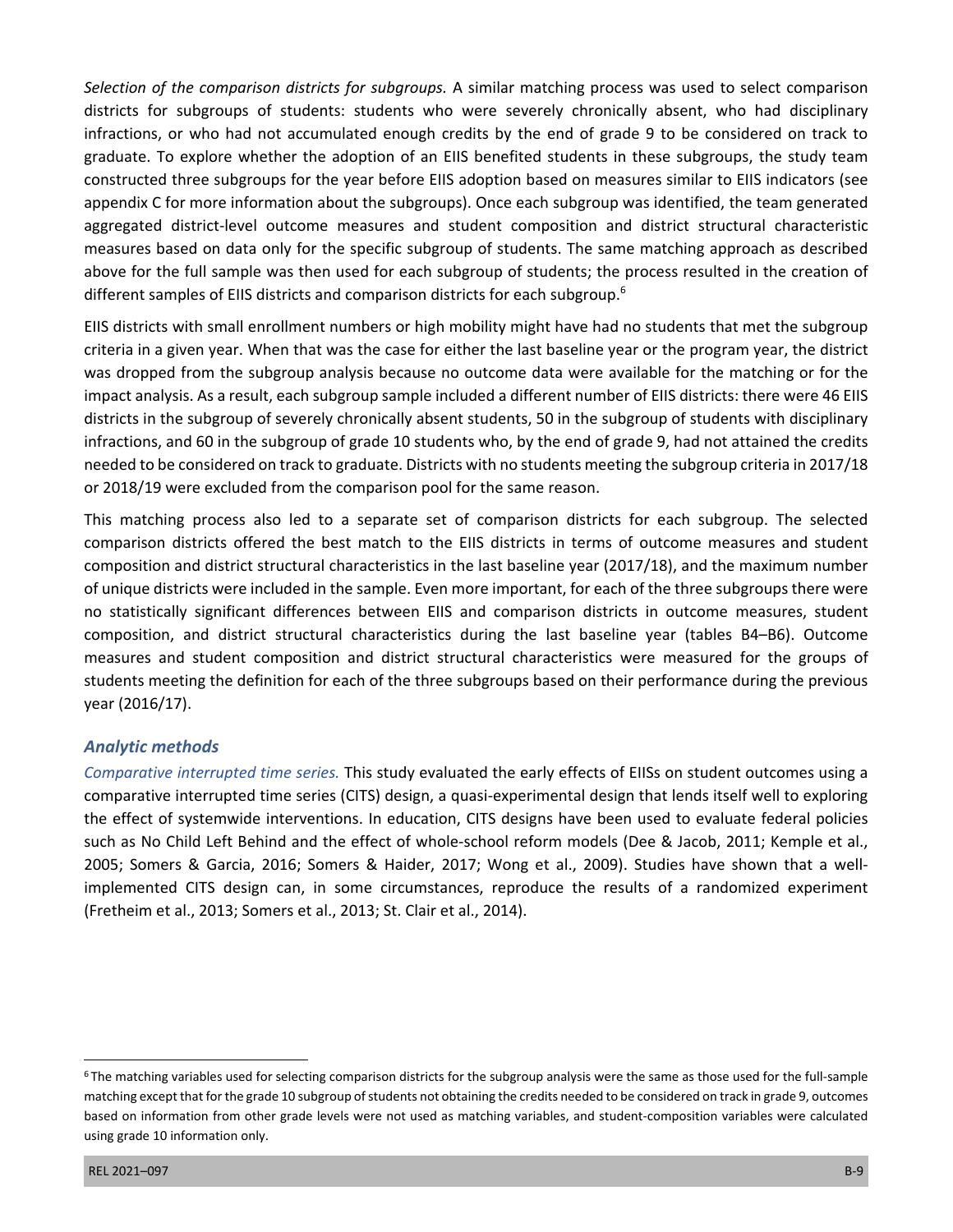**Table B4. Outcome measures, student composition, and district structural characteristics of early indicator and intervention systems (EIISs) districts and comparison districts in the last baseline year (2017/18) for students identified as severely chronically absent in the previous year (2016/17)** 

|                                                                                  | <b>EIIS</b><br>districts <sup>a</sup> | Comparison<br>districts <sup>a</sup> | <b>Estimated</b> | Effect size of<br>estimated | Standard<br>error of<br>estimated | $p$ -value of<br>estimated |
|----------------------------------------------------------------------------------|---------------------------------------|--------------------------------------|------------------|-----------------------------|-----------------------------------|----------------------------|
| <b>Baseline measure</b>                                                          | $(n = 46)$                            | $(n = 23)$                           | difference       | differenceb                 | difference                        | difference                 |
| <b>Outcome measure</b>                                                           |                                       |                                      |                  |                             |                                   |                            |
| Percentage of students who were<br>chronically absent, all grades                | 84.5                                  | 84.8                                 | $-0.4$           | $-0.01$                     | 2.19                              | .867                       |
| Percentage of students who were severely<br>chronically absent, all grades       | 67.8                                  | 70.1                                 | $-2.3$           | $-0.06$                     | 2.93                              | .443                       |
| Percentage of students with disciplinary<br>infractions, all grades              | 15.0                                  | 14.6                                 | 0.4              | 0.01                        | 1.99                              | .852                       |
| Percentage of students meeting course-<br>progression goals, grade 9             | 42.1                                  | 42.9                                 | $-0.8$           | $-0.02$                     | 5.41                              | .885                       |
| Percentage of students proficient or above<br>in math, grade 11                  | 9.7                                   | 11.1                                 | $-1.4$           | $-0.03$                     | 2.78                              | .612                       |
| Percentage of students proficient or above<br>in English language arts, grade 11 | 52.5                                  | 50.0                                 | 2.6              | 0.06                        | 5.71                              | .655                       |
| <b>Student composition</b>                                                       |                                       |                                      |                  |                             |                                   |                            |
| Percentage of White students                                                     | 68.7                                  | 71.3                                 | $-2.6$           | $-0.05$                     | 3.66                              | .476                       |
| Percentage of male students                                                      | 47.2                                  | 49.8                                 | $-2.6$           | $-0.05$                     | 1.90                              | .173                       |
| Percentage of English learner students                                           | 2.6                                   | 2.3                                  | 0.3              | 0.02                        | 0.83                              | .726                       |
| Percentage of students with Individualized<br><b>Education Programs</b>          | 21.4                                  | 20.2                                 | 1.1              | 0.03                        | 2.40                              | .641                       |
| <b>District structural characteristics</b>                                       |                                       |                                      |                  |                             |                                   |                            |
| Number of high schools in the district                                           | 1.5                                   | 1.5                                  | 0.0              | 0.02                        | 0.28                              | .938                       |
| Percentage of high schools located in a city<br>or suburb                        | 20.7                                  | 19.6                                 | 1.1              | 0.02                        | 9.71                              | .911                       |
| Percentage of high schools eligible for Title I                                  | 6.4                                   | 9.0                                  | $-2.6$           | $-0.08$                     | 6.11                              | .673                       |
| Percentage of high schools serving only<br>grades 9-12                           | 73.4                                  | 66.4                                 | 7.1              | 0.15                        | 10.29                             | .493                       |
| Percentage of high schools that are charter<br>schools                           | 12.0                                  | 15.4                                 | $-3.5$           | $-0.09$                     | 6.75                              | .609                       |
| Average high school enrollment in<br>grades 9-12                                 | 702.3                                 | 715.2                                | $-12.9$          | $-0.02$                     | 139.01                            | .926                       |
| Average grade 9 enrollment                                                       | 180.0                                 | 183.6                                | $-3.6$           | $-0.02$                     | 36.05                             | .921                       |
| Average grade 10 enrollment                                                      | 176.3                                 | 184.9                                | $-8.5$           | $-0.05$                     | 35.82                             | .812                       |
| Average grade 11 enrollment                                                      | 172.1                                 | 169.8                                | 2.3              | 0.01                        | 33.33                             | .944                       |
| Student-teacher ratio                                                            | 19.6                                  | 19.2                                 | 0.4              | 0.10                        | 0.82                              | .603                       |
| Average graduation rate (percent)                                                | 80.0                                  | 80.7                                 | $-0.8$           | $-0.05$                     | 2.46                              | .753                       |

Note: No differences were significant at  $p = 0.05$  or higher. All values are aggregated to the district level. Outcome measures and student composition values were measured for the subgroup of students who were severely chronically absent (absent for more than 15 percent of school days) in the previous school year (2016/17). Only districts with at least one student identified for this subgroup in the program year (2018/19) and the last baseline year (2017/18) were included in the analysis. Student-level standard deviations were used for outcome measures and student composition; school-level standard deviations were used for district structural characteristics except for number of high schools in district, for which district-level standard deviation was used. A two-tailed *t*test was applied to each estimated difference between the EIIS districts and the comparison districts. An omnibus test for systematic difference between the EIIS and comparison districts yielded a *p*-value of .783. Rounding might cause slight discrepancies in calculating sums and differences.

a. The values are the weighted means across districts, where the weights account for the fact that some comparison districts are chosen as the match for more than one EIIS district.

b. Calculated as the proportion of the standard deviation for a given variable.

Source: Authors' analysis based on student-level data from the Oregon Department of Education and school-level data from U.S. Department of Education (n.d.), for school years 2013/14–2017/18.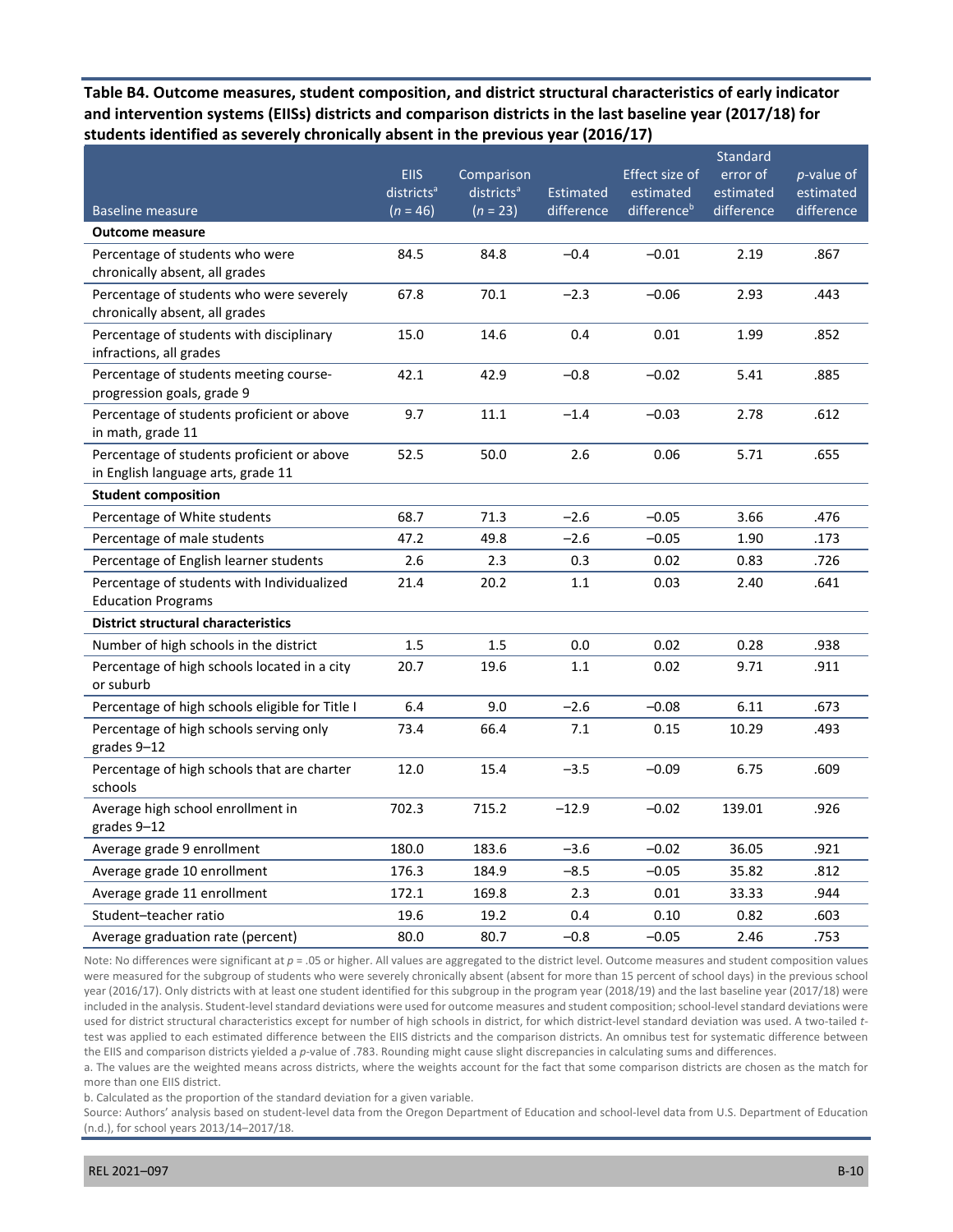**Table B5. Outcome measures, student composition, and district structural characteristics of early indicator and intervention systems (EIISs) districts and comparison districts in the last baseline year (2017/18) for students with disciplinary infractions in the previous year (2016/17)** 

| <b>Baseline measure</b>                                                          | <b>EIIS</b><br>districts <sup>a</sup><br>$(n = 50)$ | Comparison<br>districts <sup>a</sup><br>$(n = 26)$ | <b>Estimated</b><br>difference | Effect size of<br>estimated<br>differenceb | Standard<br>error of<br>estimated<br>difference | <i>p</i> -value of<br>estimated<br>difference |
|----------------------------------------------------------------------------------|-----------------------------------------------------|----------------------------------------------------|--------------------------------|--------------------------------------------|-------------------------------------------------|-----------------------------------------------|
| <b>Outcome measure</b>                                                           |                                                     |                                                    |                                |                                            |                                                 |                                               |
| Percentage of students who were<br>chronically absent, all grades                | 49.8                                                | 53.4                                               | $-3.6$                         | $-0.08$                                    | 3.00                                            | .236                                          |
| Percentage of students who were severely<br>chronically absent, all grades       | 35.7                                                | 36.7                                               | $-1.1$                         | $-0.03$                                    | 3.13                                            | .729                                          |
| Percentage of students with disciplinary<br>infractions, all grades              | 32.5                                                | 35.7                                               | $-3.2$                         | $-0.12$                                    | 2.82                                            | .265                                          |
| Percentage of students meeting course-<br>progression goals, grade 9             | 53.7                                                | 54.2                                               | $-0.5$                         | $-0.01$                                    | 4.00                                            | .892                                          |
| Percentage of students proficient or above<br>in math, grade 11                  | 9.6                                                 | 8.2                                                | 1.4                            | 0.03                                       | 2.55                                            | .587                                          |
| Percentage of students proficient or above<br>in English language arts, grade 11 | 44.2                                                | 39.9                                               | 4.3                            | 0.10                                       | 4.70                                            | .365                                          |
| <b>Student composition</b>                                                       |                                                     |                                                    |                                |                                            |                                                 |                                               |
| Percentage of White students                                                     | 61.6                                                | 65.0                                               | $-3.4$                         | $-0.07$                                    | 4.33                                            | .432                                          |
| Percentage of male students                                                      | 69.8                                                | 71.1                                               | $-1.4$                         | $-0.03$                                    | 1.89                                            | .463                                          |
| Percentage of English learner students                                           | 4.0                                                 | 3.6                                                | 0.4                            | 0.02                                       | 1.19                                            | .726                                          |
| Percentage of students with Individualized<br><b>Education Programs</b>          | 26.5                                                | 22.6                                               | 3.9                            | 0.12                                       | 2.11                                            | .068                                          |
| <b>District structural characteristics</b>                                       |                                                     |                                                    |                                |                                            |                                                 |                                               |
| Number of high schools in the district                                           | 1.5                                                 | 1.7                                                | $-0.1$                         | $-0.12$                                    | 0.26                                            | .641                                          |
| Percentage of high schools located in a city<br>or suburb                        | 29.0                                                | 27.0                                               | 2.0                            | 0.04                                       | 10.17                                           | .845                                          |
| Percentage of high schools eligible for Title I                                  | 5.9                                                 | 0.3                                                | 5.6                            | 0.17                                       | 3.41                                            | .103                                          |
| Percentage of high schools serving only<br>grades 9-12                           | 82.1                                                | 76.0                                               | 6.0                            | 0.13                                       | 8.23                                            | .467                                          |
| Percentage of high schools that are charter<br>schools                           | 8.0                                                 | 17.2                                               | $-9.2$                         | $-0.24$                                    | 5.27                                            | .085                                          |
| Average high school enrollment in<br>grades $9-12$                               | 862.2                                               | 789.9                                              | 72.3                           | 0.10                                       | 142.36                                          | .613                                          |
| Average grade 9 enrollment                                                       | 224.6                                               | 198.7                                              | 25.9                           | 0.14                                       | 38.02                                           | .498                                          |
| Average grade 10 enrollment                                                      | 215.9                                               | 197.7                                              | 18.3                           | 0.10                                       | 36.16                                           | .615                                          |
| Average grade 11 enrollment                                                      | 208.6                                               | 193.8                                              | 14.9                           | 0.09                                       | 34.28                                           | .665                                          |
| Student-teacher ratio                                                            | 20.4                                                | 20.2                                               | 0.1                            | 0.03                                       | 0.69                                            | .850                                          |
| Average graduation rate (percent)                                                | 79.9                                                | 76.9                                               | 3.0                            | 0.20                                       | 2.29                                            | .195                                          |

Note: No differences were significant at  $p = 0.05$  or higher. All values are aggregated to the district level. Outcome measures and student composition values were measured for the subgroup of students who had at least one disciplinary infraction in the previous school year (2016/17). Only districts with at least one student identified for this subgroup in the program year (2018/19) and the last baseline year (2017/18) were included in the analysis. Student-level standard deviations were used for outcome measures and student composition; school-level standard deviations were used for district structural characteristics except for number of high schools in district, for which district-level standard deviation was used. A two-tailed *t*-test was applied to each estimated difference between the EIIS districts and the comparison districts. An omnibus test for systematic difference between the EIIS and comparison districts yielded a *p*-value of .273. Rounding might cause slight discrepancies in calculating sums and differences.

a. The values are the weighted means across districts, where the weights account for the fact that some comparison districts are chosen as the match for more than one EIIS district.

b. Calculated as the proportion of the standard deviation for a given variable.

Source: Authors' analysis based on student-level data from the Oregon Department of Education and school-level data from U.S. Department of Education (n.d.), for school years 2013/14–2017/18.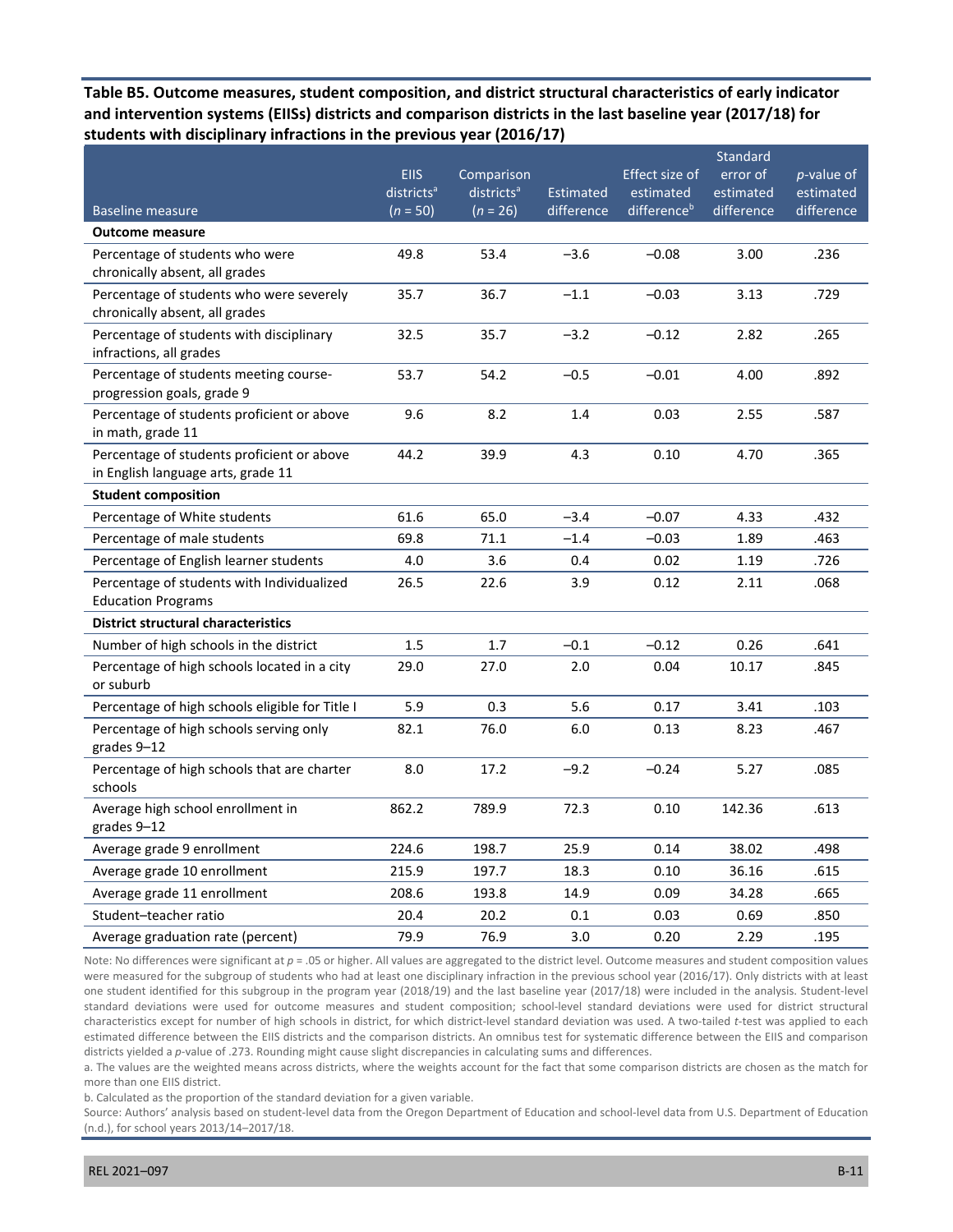**Table B6. Outcome measures, student composition, and district structural characteristics of early indicator and intervention systems (EIISs) districts and comparison districts in the last baseline year (2017/18) for grade 10 students who had not in the previous year obtained 25 percent of the credits needed to graduate (2016/17)** 

|                                                                          | <b>EIIS</b><br>districts <sup>a</sup> | Comparison<br>districts <sup>a</sup> | Estimated  | Effect size of<br>estimated | Standard<br>error of<br>estimated | $p$ -value of<br>estimated |
|--------------------------------------------------------------------------|---------------------------------------|--------------------------------------|------------|-----------------------------|-----------------------------------|----------------------------|
| <b>Baseline measure</b>                                                  | $(n = 60)$                            | $(n = 34)$                           | difference | difference <sup>b</sup>     | difference                        | difference                 |
| <b>Outcome measure</b>                                                   |                                       |                                      |            |                             |                                   |                            |
| Percentage of students who were<br>chronically absent, grade 10          | 56.6                                  | 56.4                                 | 0.2        | 0.00                        | 3.74                              | .960                       |
| Percentage of students who were<br>severely chronically absent, grade 10 | 41.8                                  | 40.6                                 | 1.3        | 0.03                        | 3.71                              | .729                       |
| Percentage of students with disciplinary<br>infractions, grade 10        | 19.8                                  | 19.9                                 | 0.0        | 0.00                        | 2.78                              | .991                       |
| <b>Student composition</b>                                               |                                       |                                      |            |                             |                                   |                            |
| Percentage of White students                                             | 62.5                                  | 68.6                                 | $-6.1$     | $-0.13$                     | 4.59                              | .188                       |
| Percentage of male students                                              | 60.6                                  | 59.7                                 | 0.9        | 0.02                        | 2.75                              | .735                       |
| Percentage of English learner students                                   | 5.7                                   | 4.2                                  | 1.5        | 0.08                        | 1.73                              | .391                       |
| Percentage of students with Individualized<br><b>Education Programs</b>  | 25.3                                  | 23.3                                 | 2.0        | 0.06                        | 2.74                              | .471                       |
| <b>District structural characteristics</b>                               |                                       |                                      |            |                             |                                   |                            |
| Number of high schools in the district                                   | 1.5                                   | 1.5                                  | 0.0        | 0.00                        | 0.24                              | 1.000                      |
| Percentage of high schools located in a city<br>or suburb                | 24.2                                  | 22.5                                 | 1.7        | 0.04                        | 8.71                              | .849                       |
| Percentage of high schools eligible for Title I                          | 8.3                                   | 2.1                                  | 6.1        | 0.18                        | 4.22                              | .151                       |
| Percentage of high schools serving only<br>grades 9-12                   | 74.2                                  | 78.4                                 | $-4.2$     | $-0.09$                     | 8.27                              | .614                       |
| Percentage of high schools that are charter<br>schools                   | 14.2                                  | 12.0                                 | 2.2        | 0.06                        | 6.02                              | .718                       |
| Average grade 10 enrollment                                              | 184.2                                 | 174.4                                | 9.9        | 0.06                        | 33.63                             | .770                       |
| Student-teacher ratio                                                    | 19.4                                  | 19.1                                 | 0.3        | 0.08                        | 0.67                              | .626                       |
| Average graduation rate (percent)                                        | 80.0                                  | 79.3                                 | 0.7        | 0.05                        | 2.12                              | .727                       |

Note: No differences were significant at *p* = .05 or higher. All values are aggregated to the district level. Outcome measures and student composition values were measured for the subgroup of grade 10 students who failed to obtain at least 25 percent of the credits required for high school graduation at the end of grade 9 in the previous year (2016/17). Only districts with at least one student identified for this subgroup in the program year (2018/19) and the last baseline year (2017/18) were included in the analysis. Student-level standard deviations were used for outcome measures and student composition; schoollevel standard deviations were used for district structural characteristics except for number of high schools in district, for which district-level standard deviation was used. A two-tailed *t*-test was applied to each estimated difference between the EIIS districts and the comparison districts. An omnibus test for systematic difference between the EIIS and comparison districts yielded a *p*-value of .898. Rounding might cause slight discrepancies in calculating sums and differences.

a. The values are the weighted means across districts, where the weights account for the fact that some comparison districts are chosen as the match for more than one EIIS district.

b. Calculated as the proportion of the standard deviation for a given variable.

Source: Authors' analysis based on student-level data from the Oregon Department of Education and school-level data from U.S. Department of Education (n.d.), for school years 2013/14–2017/18.

In a CITS design, program impacts are evaluated by looking at whether school districts that implemented a program (in this study, an EIIS) deviated from their baseline trends by a greater amount than a group of similar comparison districts. The following steps outline how the analysis was carried out in the current study: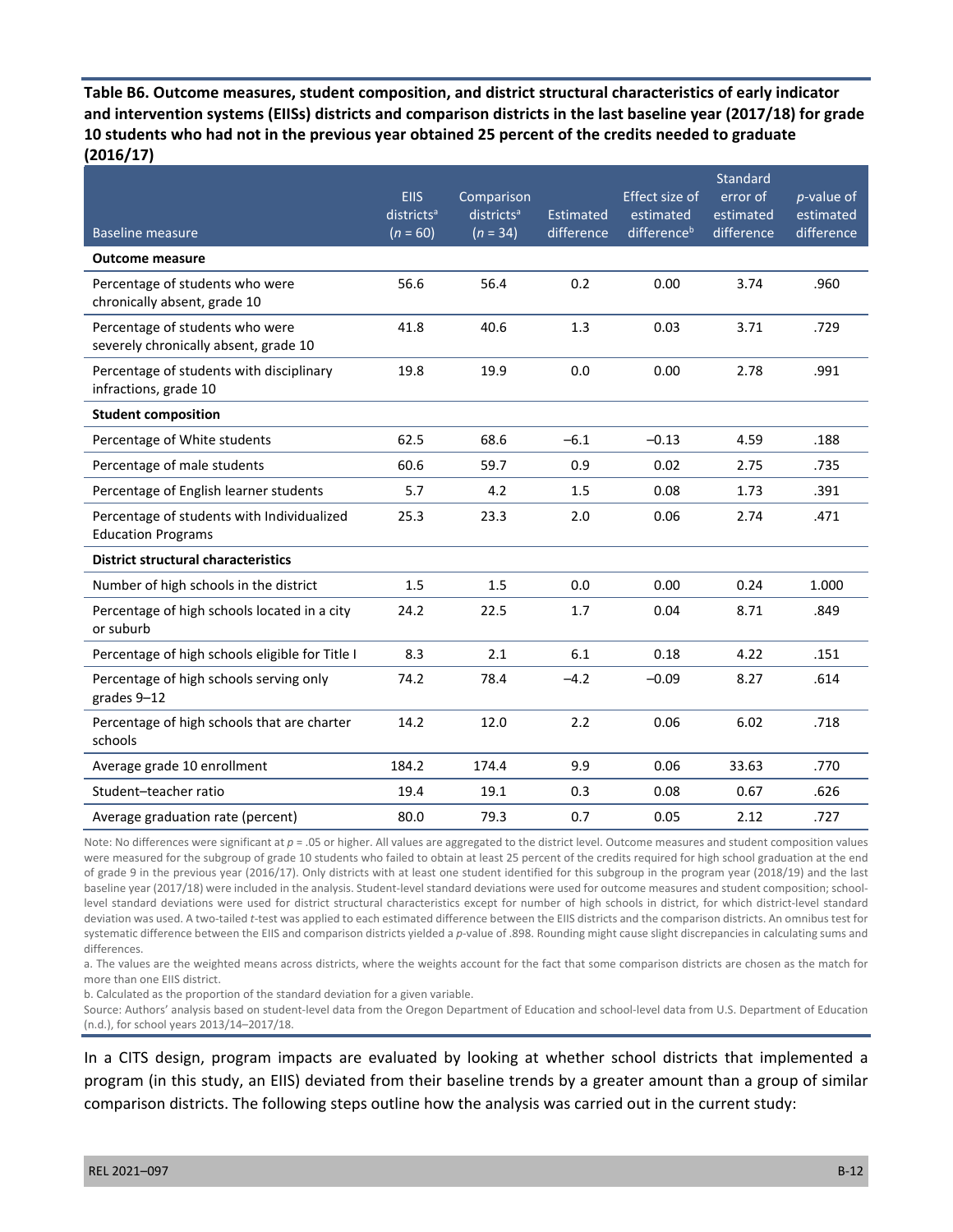- 1. *Calculating mean outcomes.* Student-level data were used to create a time series of an outcome measure by calculating the mean outcome for the EIIS districts and for the comparison districts in each year examined in the study. The school years before adoption of an EIIS (2013/14–2017/18) are referred to as the "baseline years," and the year in which an EIIS was adopted in the EIIS districts (2018/19) is the "program year."
- 2. *Estimating baseline trends.* The time series of each outcome measure was then used to estimate a trend in outcomes during the baseline years. Baseline trends were estimated separately for the EIIS districts and for the comparison districts. These trends were then projected into the program year, to determine what the outcome would have been if the baseline trends continued.
- 3. *Obtaining deviations from the baseline trend.* The actual program-year mean outcome was then compared with the outcome level projected by the baseline trend. The differences between the actual mean outcomes and the outcome levels predicted by the trends—the deviations from the baseline trend—were estimated separately for the EIIS districts and for the comparison districts.
- 4. *Estimating the effect of the EIIS***.** The effect of the EIIS was estimated as the difference between the average deviation from the trend for the EIIS districts and the average deviation from the trend for the comparison districts. If the EIIS model was more effective than the other programs or reforms available to districts (those used by the comparison districts), the EIIS districts should experience a deviation from their baseline trend that is larger than the deviation found for the comparison districts.

In this design the effect of the EIIS is not estimated by directly comparing the actual outcomes of the EIIS and the actual outcomes of the comparison districts but by comparing the amount by which the two groups deviated from their baseline trends. This feature illustrates an important assumption of the CITS design: the comparison districts' deviation from their baseline trend is considered as a valid counterfactual. In other words, the comparison districts' deviation from baseline trend represents the deviation from trend that the EIIS districts would have experienced had they not adopted the EIIS. To maximize the likelihood that this assumption holds, the study team matched the EIIS districts with comparison districts with the most similar outcomes, their corresponding trends, and characteristics in the baseline period. Matching on the outcomes and their baseline trends makes it more probable that the EIIS and comparison districts were motivated and affected by the same contextual factors.

Analytically, the following two-level model was used to estimate the effect of the EIIS in the program year. For the analysis all student-level data were aggregated to the district level by year. A multilevel model with district-byyear observations clustered within districts was used to account for the clustering of time within districts.

*Level 1. District-years within districts* 

$$
Y_{jt} = \alpha_{0j} + \beta_0 PROGRAM_j + \phi_{0j} RELYR_t + \lambda_0 RELYR_t * PROGRAM_j + \alpha_1 POST_t + \beta_1 PROGRAM_j * POST_t + \varepsilon_{jt}
$$

*Level 2. Districts* 

 $\alpha_{0i} = \alpha_0 + \mu_i$  $\phi_{0i} = \phi_0 + \sigma_i$ 

where *j* denotes districts and *t* is the time index, which is equal to 1 for the first program year (the 2018/19 school year) and to 0 or negative for the five baseline years (0 = the 2017/18 school year, –1 = the 2016/17 school year, and so on).

The variables in the model are defined as follows: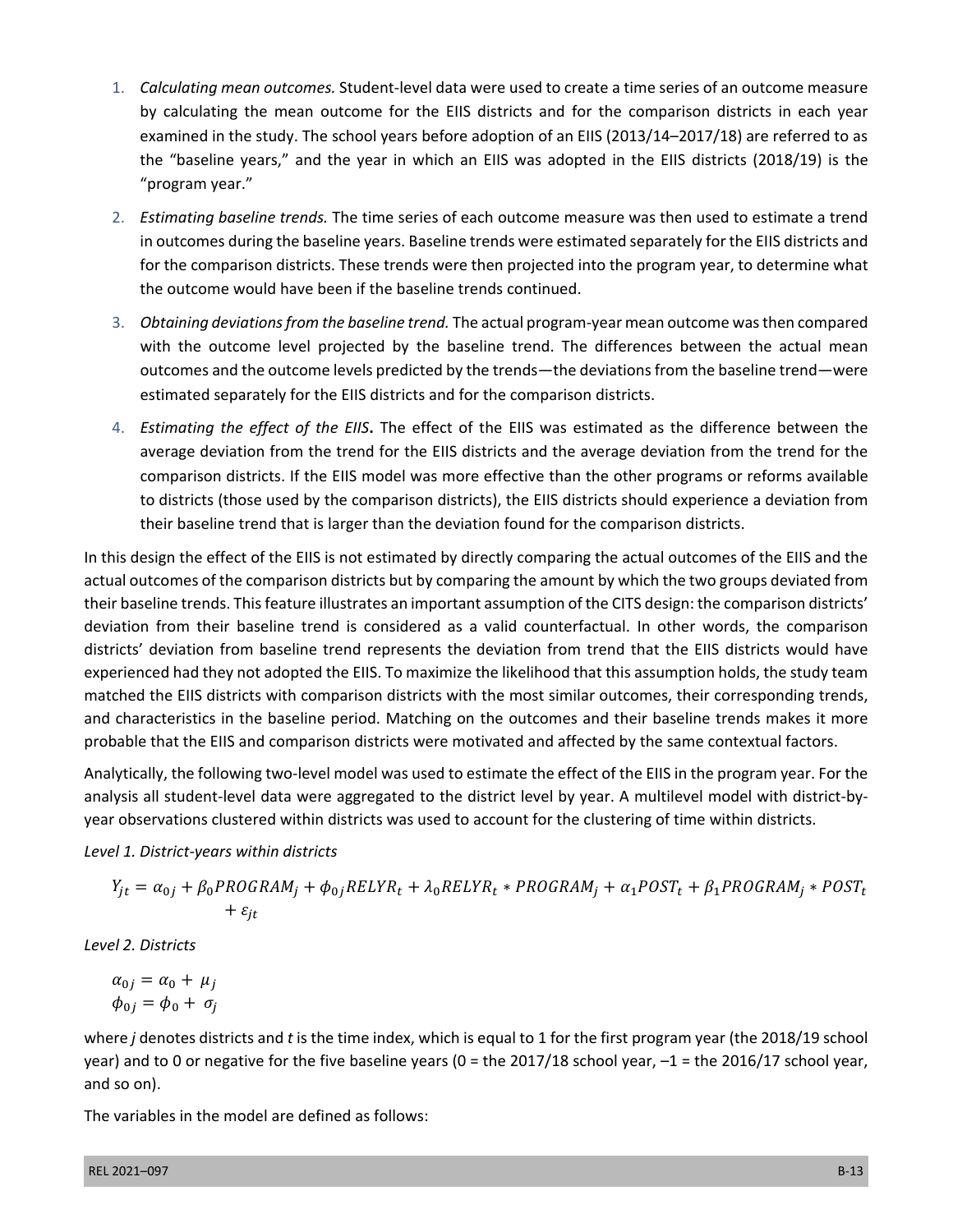| $Y_{it}$             | $=$ | Outcome for district <i>j</i> and year <i>t</i> .                                                                                                                            |
|----------------------|-----|------------------------------------------------------------------------------------------------------------------------------------------------------------------------------|
| $RELYR_t$            | $=$ | Continuous variable for time centered at the last baseline<br>(pre-intervention) year, such that $RELYR = 0$ for the 2017/18<br>school year (the year before EIIS adoption). |
| PROGRAM <sub>i</sub> | $=$ | Dichotomous indicator for whether district $j$ is an EIIS<br>district and is equal to 1 if an EIIS districts or to 0 if a<br>comparison district.                            |
| $POST_t$             | $=$ | Dichotomous indicator for the program year and is equal to<br>1 if the 2018/19 school year or to 0 if a baseline year.                                                       |
| $\varepsilon_{jt}$   | $=$ | Random variation in outcome across year t within district j.                                                                                                                 |
| $\mu_i$              | $=$ | Between-district random variation in baseline intercept.                                                                                                                     |
| $\sigma_i$           | $=$ | Between-district random variation in baseline slope.                                                                                                                         |

From the model the following quantities of interest can be obtained:

| $\alpha_0$           | Baseline mean (intercept) for the comparison districts in the last<br>$=$<br>baseline year. |
|----------------------|---------------------------------------------------------------------------------------------|
| $\alpha_0 + \beta_0$ | Baseline mean (intercept) for the EIIS districts in the last baseline<br>$=$<br>year.       |
| $\phi_0$             | Baseline slope for the comparison districts.<br>$=$                                         |
| $\phi_0 + \lambda_0$ | Baseline slope for the EIIS districts.<br>$=$                                               |
| $\alpha_1$           | Deviation from baseline trend for the comparison districts in the<br>$=$<br>program year.   |
| $\alpha_1 + \beta_1$ | Deviation from baseline trend for the EIIS districts in the program<br>$=$<br>year.         |
| $\beta_1$            | Estimated effect of the EIIS on Y in the program year.<br>$=$                               |

In this model,  $\beta_1$  represents the estimated effect of the EIIS—that is, the deviation from baseline trend for the EIIS districts minus the deviation from trend for the comparison districts. The analysis is weighted to account for the fact that some comparison districts are chosen as the match for more than one EIIS district.<sup>7</sup>

The What Works Clearinghouse (2020) standards (version 4.1) also call for statistical adjustments for any characteristics with baseline differences that are larger than 0.05 standard deviation in effect size. Table B3 shows that no such student-level characteristics were found for the current sample. Therefore, no statistical adjustment was included in the primary impact estimation model. The study team conducted a sensitivity test that included adjustments for all characteristics with baseline differences larger than 0.05 standard deviation in effect size. Results for that test were not substantively different from those based on the primary estimation model. Those results are presented in table B7 (column 3) and discussed in the section below on sensitivity tests.

 $<sup>7</sup>$  The weights are normalized so that their sum equals the number of districts in the analysis.</sup>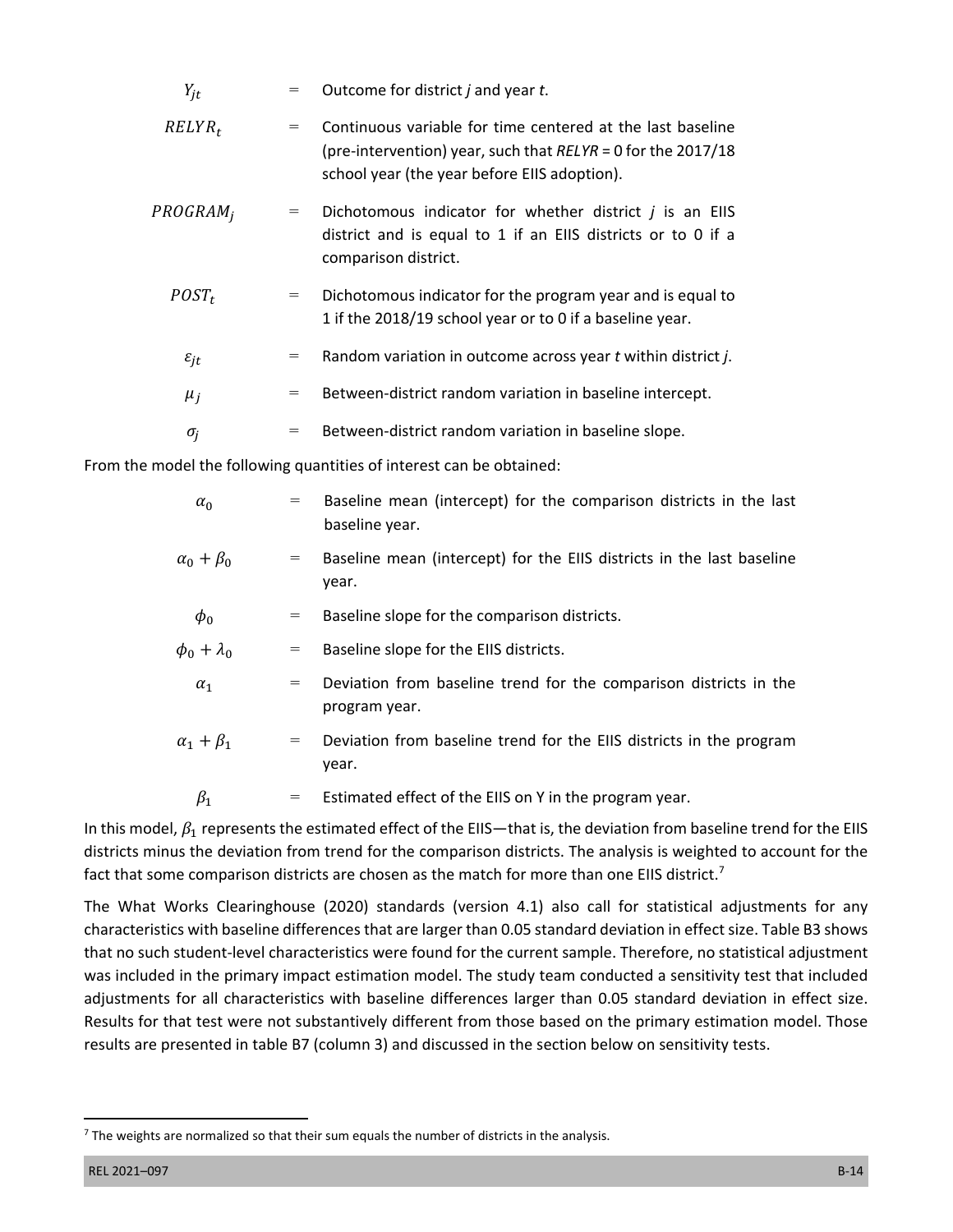The same analytic approach was used to assess the effects of EIIS adoption for students across all high school grades, as well as to explore such effects by grade levels whenever possible.

*Sensitivity tests.* The study team conducted a series of sensitivity tests to check the validity and credibility of the design and of the comparison group (see table B7). The impact estimates discussed in the main report are presented in the first column of table B7 for reference purposes.

The study team conducted a design validation test by estimating the "effects" of the EIIS for the last baseline year before it was adopted. Since the effects of the program are expected to be zero in the last baseline year, this test provides a useful benchmark against which to check the choice of comparison districts. In other words, if the estimated effects of the EIIS in the last baseline year are not zero, it would cast doubt on the credibility of the selected comparison districts and of the findings. The findings from the design validation analysis are presented in the second column of table B7. As expected, they are not different from zero to a statistically significant degree.

Another threat to the credibility of the impact findings is that if the EIIS districts and the comparison districts experienced different demographic changes in the program year, the comparison districts might not serve as valid counterfactuals for the EIIS districts. To assess this possibility, the study team re-estimated the effects of EIISs, controlling for student composition and district structural characteristics in the regression model. In general, adjusting for student composition and district structural characteristics does not change the size or the statistical significance of the estimated effects of EIISs on any of the outcomes (see column 3 in table B7). This result indicates that the findings presented in the report are not likely to be confounded with differential shifts in the student composition or district structural characteristics in either the EIIS or the comparison districts.

The study team also re-estimated the effects of EIISs using a set of comparison districts selected through an alternative matching metric. In place of Euclidean distance, comparison schools were selected using propensity score matching (see the study sample section for a description of this metric) based on outcomes and trends plus a few demographic variables, as described earlier, and using one-to-two matching with replacement. To ensure that the remaining districts were comparable, this alternative matching approach excluded EIIS districts or comparison districts with estimated propensity scores that were outside the range of propensity score values shared by these two groups of districts (Caliendo & Kopeinig, 2005). This approach was chosen from all propensity score matching approaches because it produced a set of comparison districts that were the most like the EIIS districts on average. However, this approach was only able to find suitable matches for 51 of the 65 EIIS districts, so the findings might not be directly comparable to the findings from the full sample. In addition, the smaller sample size makes it harder to detect statistically significant effects. These two factors might explain why some of the findings reported in the last column of table B7 are different from the findings in the main report.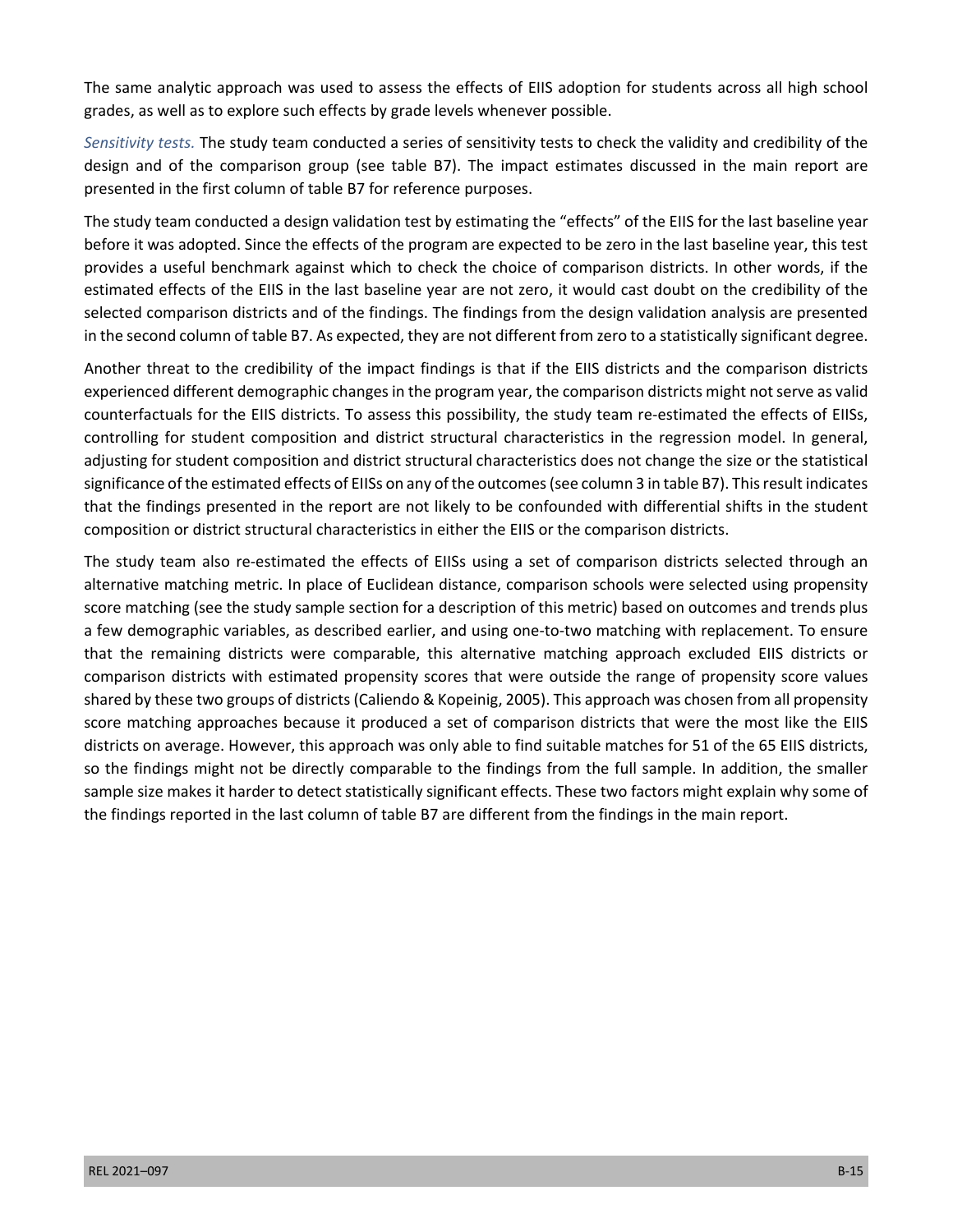#### **Table B7. Sensitivity tests for the estimated effects of early indicator and intervention systems (EIISs) on chronic absenteeism, disciplinary infractions, course progression, and academic achievement in 2018/19**

| Outcome                                                                          | Impact<br>findings<br>presented<br>in main<br>report | <b>Design</b><br>validation <sup>a</sup> | Alternative<br>model<br>specification <sup>b</sup> | Alternative<br>matching<br>approach <sup>c</sup> |
|----------------------------------------------------------------------------------|------------------------------------------------------|------------------------------------------|----------------------------------------------------|--------------------------------------------------|
| Percentage of students who were chronically absent, all grades                   | $-3.9*$                                              | $-0.9$                                   | $-3.9*$                                            | $-1.3$                                           |
| Percentage of students who were severely chronically absent,<br>all grades       | $-3.3**$                                             | $-0.8$                                   | $-3.4***$                                          | $-0.6$                                           |
| Percentage of students with disciplinary infractions, all grades                 | 0.3                                                  | $-0.7$                                   | 0.4                                                | $1.8*$                                           |
| Percentage of students meeting course-progression goals, grade 9                 | 2.4                                                  | 2.6                                      | 2.8                                                | 1.8                                              |
| Percentage of students proficient or above in math, grade 11                     | 4.9                                                  | 3.4                                      | 5.6                                                | 4.0                                              |
| Percentage of students proficient or above in English language arts,<br>grade 11 | $-0.2$                                               | $-0.1$                                   | 0.4                                                | 0.1                                              |
| Number of EIIS districts                                                         | 65                                                   | 65                                       | 65                                                 | 51                                               |
| Number of unique comparison districts                                            | 29                                                   | 33                                       | 29                                                 | 39                                               |

\* Significant at *p* < .05; \*\* significant at *p* < .01.

Note: All values are aggregated to the district level. The values in this table are the estimated effects of EIIS, calculated as the differences between the EIIS districts and the comparison districts with respect to the deviations from their baseline trends. A two-tailed *t*-test was applied to each estimated difference. a. The validity of the study design was tested by estimating the "effects" of EIIS in the last baseline year before the adoption of EIIS, using the same process for comparison district selection as the one used for the main study sample. If the study design and the comparison district selection approach are sound, then the "effects" of EIIS in the year before it launched should all be zero by definition.

b. This specification controlled for certain student composition and district structural characteristics: percentage of White students, the percentage of male students, percentage of English learner students, percentage of students with Individualized Education Programs, percentage of schools eligible for Title I, average school enrollment, and average student–teacher ratio.

c. This validation test used propensity scores rather than Euclidean distances to select comparison districts. For each EIIS district the two comparison districts with the closest propensity scores were selected and included in the analysis.

Source: Authors' analysis based on student-level data from the Oregon Department of Education and school-level data from U.S. Department of Education (n.d.), for school years 2013/14–2017/18.

#### *Supplemental information for systematic reviews*

Standard deviations for the outcomes, student composition, and district structural characteristics measured in the last baseline year are in table B8. The standard deviations for student outcomes and composition were calculated using individual student data and are thus student-level standard deviations. District structural characteristics were measured for each district based on school-level data, and their standard deviations are at the school level, with one exception. The number of high schools in a district measure was available only at the district level, and therefore the standard deviation for this variable was calculated at the district level. Standard deviations are shown for the EIIS districts and comparison districts separately and for both groups of districts pooled together.

In this study the minimum detectable effect is the smallest true program impact that can be detected with 80 percent power for a given level of statistical significance (in this case, 5 percent for a two-tailed *t*-test). Table B9 presents the realized minimum detectable effects for the study sample and the three subgroups. The minimum detectable effects were calculated by multiplying the standard error of each estimated impact by 2.8.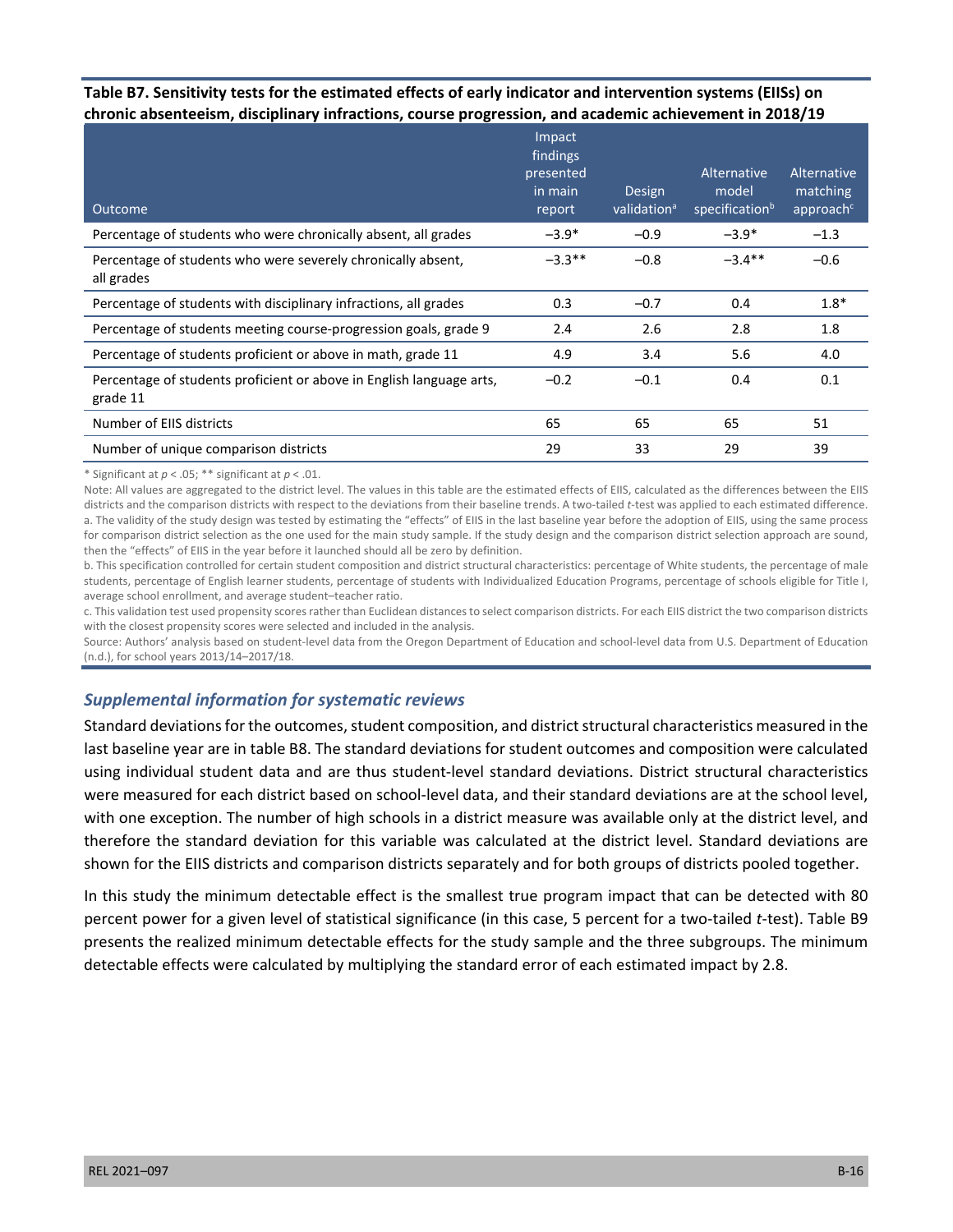**Table B8. Standard deviations of student composition and district structural characteristics in the last baseline year (2017/18) for early indicator and intervention systems (EIISs) districts, comparison districts, and all districts** 

| <b>Baseline measure</b>                                                       | <b>EIIS</b><br>districts<br>$(n = 65)$ | Comparison<br>districts<br>$(n = 29)$ | All<br>districts <sup>a</sup><br>$(n = 94)$ |
|-------------------------------------------------------------------------------|----------------------------------------|---------------------------------------|---------------------------------------------|
| <b>Outcome measure</b>                                                        |                                        |                                       |                                             |
| Percentage of students who were chronically absent, all grades                | 47.0                                   | 46.4                                  | 46.9                                        |
| Percentage of students who were severely chronically absent, all grades       | 40.6                                   | 38.9                                  | 40.2                                        |
| Percentage of students with disciplinary infractions, all grades              | 27.6                                   | 26.8                                  | 27.4                                        |
| Percentage of students meeting course-progression goals, grade 9              | 38.6                                   | 39.9                                  | 38.9                                        |
| Percentage of students proficient or above in math, grade 11                  | 47.3                                   | 48.5                                  | 47.6                                        |
| Percentage of students proficient or above in English language arts, grade 11 | 45.3                                   | 43.8                                  | 45.0                                        |
| <b>Student composition</b>                                                    |                                        |                                       |                                             |
| Percentage of White students                                                  | 49.2                                   | 44.9                                  | 48.5                                        |
| Percentage of male students                                                   | 50.0                                   | 50.0                                  | 50.0                                        |
| Percentage of English learner students                                        | 21.1                                   | 13.4                                  | 19.4                                        |
| Percentage of students with Individualized Education Programs                 | 33.7                                   | 33.0                                  | 33.5                                        |
| <b>District structural characteristics</b>                                    |                                        |                                       |                                             |
| Number of high schools in the district                                        | 1.1                                    | 0.6                                   | 1.0                                         |
| Percentage of high schools located in a city or suburb                        | 45.1                                   | 44.2                                  | 44.7                                        |
| Percentage of high schools eligible for Title I                               | 36.0                                   | 27.0                                  | 33.6                                        |
| Percentage of high schools serving only grades 9-12                           | 46.6                                   | 49.8                                  | 47.6                                        |
| Percentage of high schools that are charter schools                           | 36.0                                   | 42.7                                  | 38.1                                        |
| Average high school enrollment in grades 9-12                                 | 746.2                                  | 583.5                                 | 702.0                                       |
| Average grade 9 enrollment                                                    | 198.2                                  | 155.4                                 | 186.8                                       |
| Average grade 10 enrollment                                                   | 187.4                                  | 148.2                                 | 176.7                                       |
| Average grade 11 enrollment                                                   | 179.5                                  | 142.7                                 | 169.4                                       |
| Student-teacher ratio                                                         | 4.5                                    | 4.0                                   | 4.4                                         |
| Average graduation rate (percent)                                             | 14.1                                   | 16.2                                  | 14.7                                        |

Note: Standard deviations for outcome measures and student composition variables were calculated at the student level. Standard deviations for number of high schools in the district were calculated at the district level. Standard deviations for the rest of the district structural characteristics variables are calculated at the school level.

a. These values were used for baseline-year calculations of effect sizes.

Source: Authors' analysis based on student-level data from the Oregon Department of Education and school-level data from U.S. Department of Education (n.d.), for school years 2013/14–2017/18.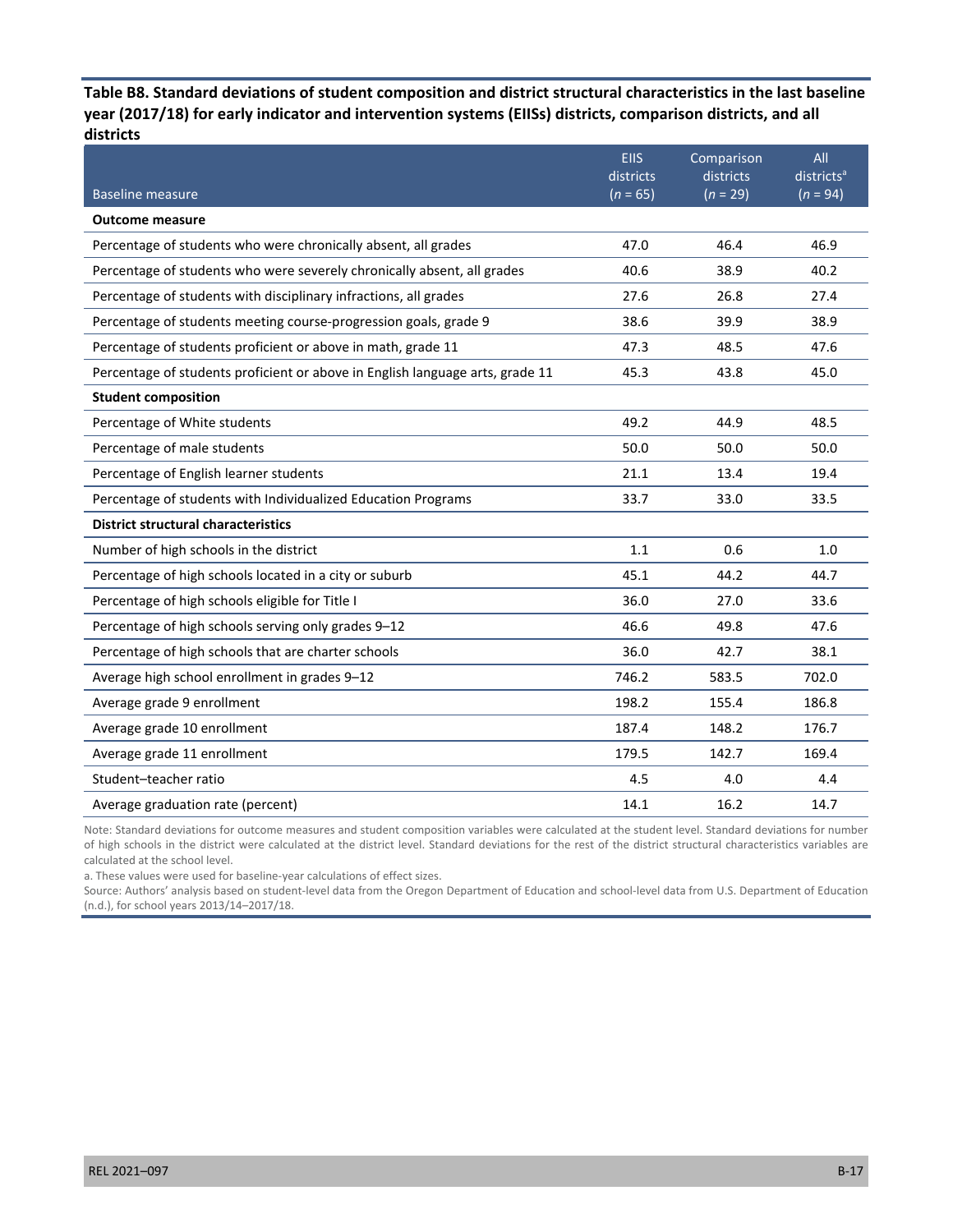#### **Table B9. Minimum detectable effects of early indicator and intervention systems for full study sample and the three subgroup samples, by outcome measure and sample, 2018/19**

|                                                                                  |                |                                     | Subgroup sample                                 |                                            |
|----------------------------------------------------------------------------------|----------------|-------------------------------------|-------------------------------------------------|--------------------------------------------|
| Outcome measure                                                                  | Full<br>sample | Chronic<br>absenteeism <sup>a</sup> | <b>Disciplinary</b><br>infractions <sup>b</sup> | Grade 9<br>on-track<br>status <sup>c</sup> |
| Percentage of students who were chronically absent, all grades                   | 4.4            | 10.5                                | 9.7                                             | 14.9                                       |
| Percentage of students who were severely chronically absent,<br>all grades       | 3.1            | 12.1                                | 9.4                                             | 14.1                                       |
| Percentage of students with disciplinary infractions, all grades                 | 1.8            | 6.2                                 | 7.8                                             | 7.3                                        |
| Percentage of students meeting course-progression goals, grade 9                 | 6.2            | 20.6                                | 17.3                                            | na                                         |
| Percentage of students proficient or above in math, grade 11                     | 11.9           | 13.0                                | 12.2                                            | na                                         |
| Percentage of students proficient or above in English language arts,<br>grade 11 | 7.9            | 22.8                                | 18.9                                            | na                                         |
| Number of early indicator and intervention system districts                      | 65             | 46                                  | 50                                              | 60                                         |
| Number of unique comparison districts                                            | 29             | 23                                  | 26                                              | 34                                         |

na is not applicable because grade 9 on-track status does not pertain to other grades.

Note: All values are aggregated to the district level. Minimum detectable effects in this table were calculated by multiplying the standard error of the estimated effects by 2.8, assuming a statistical significance level of 5 percent.

a. This subgroup includes students who were absent for more than 15 percent of school days in the 2017/18 school year.

b. This subgroup includes students who were ever suspended or expelled during the 2017/18 school year.

c. This subgroup includes grade 10 students who failed to obtain at least 25 percent of the credits required for high school graduation by the end of grade 9. Source: Authors' analysis based on student-level data from the Oregon Department of Education and school-level data from U.S. Department of Education (n.d.), for school years 2013/14–2017/18.

#### *References*

- Athey, S., Bayati, M., Doudchenko, N., Imbens, G., & Khosravi, K. (2018). *Matrix completion methods for causal panel data models* (NBER No. w25132). National Bureau of Economic Research. [https://arxiv.org/abs/1710.10251.](https://arxiv.org/abs/1710.10251)
- Caliendo, M., & Kopeinig, S. (2005). Some practical guidance for the implementation of propensity score matching. *Journal of Economic Surveys*, *22*(1), 31–72. [https://www.iza.org/publications/dp/1588/some-practical-guidance-for-the](https://www.iza.org/publications/dp/1588/some-practical-guidance-for-the-implementation-of-propensity-score-matching)[implementation-of-propensity-score-matching](https://www.iza.org/publications/dp/1588/some-practical-guidance-for-the-implementation-of-propensity-score-matching).
- Chang, H. N., Osher, D., Schanfield, M., Sundius, J., & Bauer, L. (2019). *Using chronic absence data to improve conditions for learning.* American Institutes for Research and Attendance Works. [https://eric.ed.gov/?id=ED602448.](https://eric.ed.gov/?id=ED602448)
- Corrin, W., Sepanik, S., Rosen, R., & Shane, A. (2016). *Addressing early warning indicators: interim impact findings from the Investing in Innovation (i3) evaluation of Diplomas Now.* MDRC. <https://eric.ed.gov/?id=ED566904>.
- Dee, T. S., & Jacob, B. (2011). The impact of No Child Left Behind on student achievement*. Journal of Policy Analysis and Management, 30*(3), 418–446. [https://eric.ed.gov/?id=EJ938589.](https://eric.ed.gov/?id=EJ938589)
- Faria, A. M., Sorensen, N., Heppen, J., Bowdon, J., Taylor, S., Eisner, R., & Foster, S. (2017). *Getting students on track for graduation: Impacts of the Early Warning Intervention and Monitoring System after one year* (REL 2017–272). U.S. Department of Education, Institute of Education Sciences, National Center for Education Evaluation and Regional Assistance, Regional Educational Laboratory Midwest. <https://eric.ed.gov/?id=ED573814>.
- Fretheim, A., Soumerai, S. B., Zhang, F., Oxman, A. D., & Ross-Degnan, D. (2013). Interrupted time-series analysis yielded an effect estimate concordant with the cluster-randomized controlled trial result. *Journal of Clinical Epidemiology, 66*(8), 883–887*.* [https://www.sciencedirect.com/science/article/pii/S0895435613001200.](https://www.sciencedirect.com/science/article/pii/S0895435613001200)
- Heckman, J., LaLande, R., & Smith, J. (1999). The economics and econometrics of active labor market programs. In O. Ashenfelter & D. Card (Eds.), *Handbook of labor economics, Vol. III* (pp. 1865–2097). Elsevier.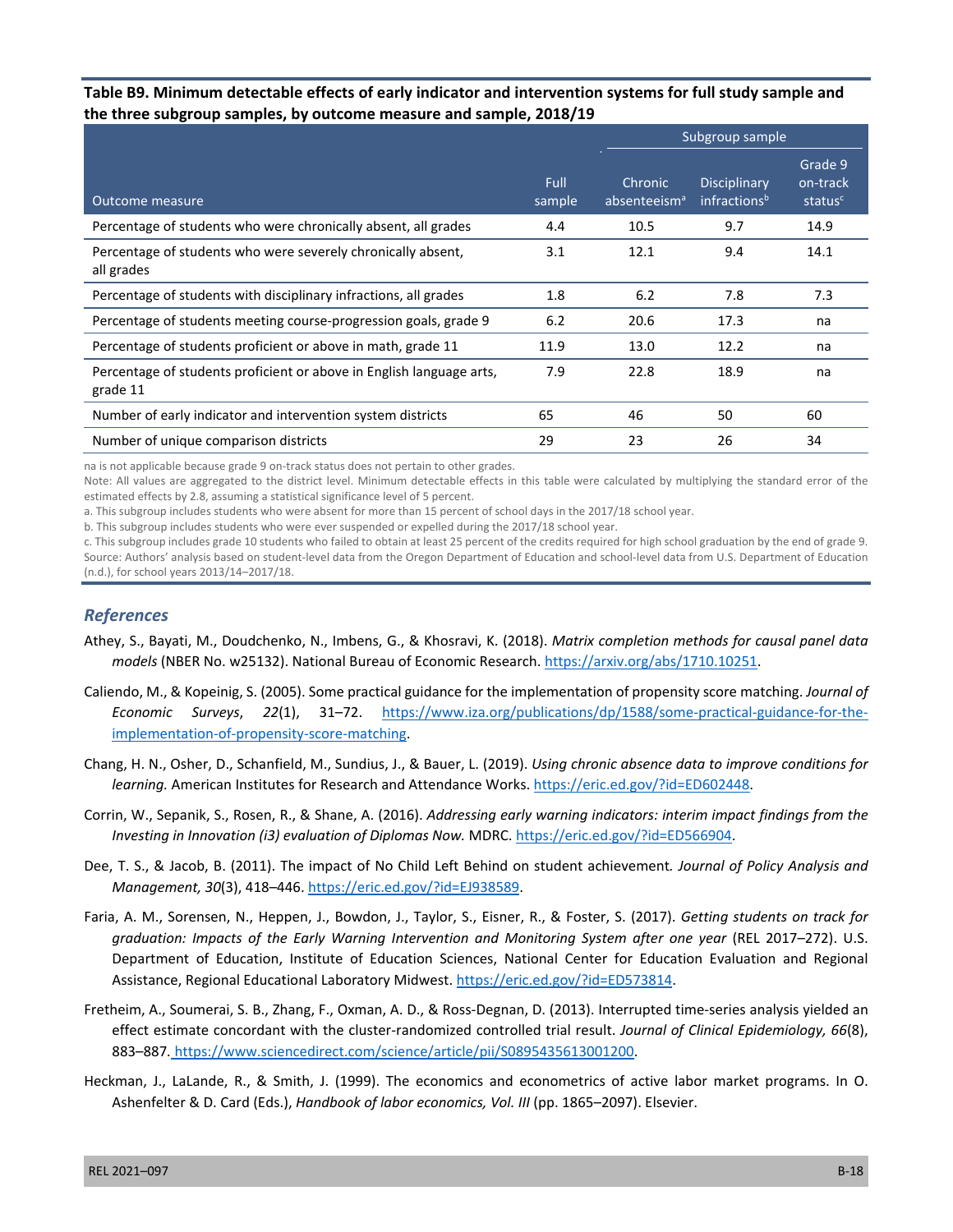- Ho, D. E., Imai, K., King, G., & Stuart, E. A. (2007). Matching as nonparametric preprocessing for reducing model dependence in parametric causal inference. *Political Analysis, 15*(3), 199–236. [https://papers.ssrn.com/sol3/papers.cfm?abstract\\_id=1081983##.](https://papers.ssrn.com/sol3/papers.cfm?abstract_id=1081983#)
- Kemple, J. J., Herlihy, C. M., & Smith, T. J. (2005). *Making progress toward graduation: Evidence from the Talent Development high school model.* MDRC. [https://eric.ed.gov/?id=ED485348.](https://eric.ed.gov/?id=ED485348)
- Somers, M. A., & Garcia, I. (2016). *Helping students making the transition into high school: The effect of Ninth Grade Academies on students' academic and behavioral outcomes*. MDRC. <https://eric.ed.gov/?id=ED566404>.
- Somers, M. A., & Haider, Z. (2017). *Using integrated student supports to keep kids in school: A quasi-experimental evaluation of Communities in Schools.* MDRC. [https://eric.ed.gov/?id=ED574040.](https://eric.ed.gov/?id=ED574040)
- Somers, M. A., Zhu, P., Jacob, R. T., & Bloom, H. S. (2013). *The validity and precision of the comparative interrupted time series design and the difference-in-difference design in educational evaluation.* MDRC. [https://eric.ed.gov/?id=ED545459.](https://eric.ed.gov/?id=ED545459)
- St. Clair, T., Cook, T. D., & Hallberg, K. (2014). Examining the internal validity and statistical precision of the comparative interrupted time series design by comparison with a randomized experiment. *American Journal of Evaluation, 35*(3), 311– 327. [https://eric.ed.gov/?id=EJ1034417.](https://eric.ed.gov/?id=EJ1034417)
- Therriault, S. B., O'Cummings, M., Heppen, J., Yerhot, L., & Scala, J. (2013). *High school Early Warning Intervention Monitoring System implementation guide*. American Institutes for Research, National High School Center. [https://www.air.org/sites/default/files/High-School-Early-Warning-Intervention-Implementation-Guide-March-](https://www.air.org/sites/default/files/High-School-Early-Warning-Intervention-Implementation-Guide-March-2013.pdf)[2013.pdf.](https://www.air.org/sites/default/files/High-School-Early-Warning-Intervention-Implementation-Guide-March-2013.pdf)
- U.S. Department of Education, National Center for Education Statistics. (n.d.). *Common Core of Data*. Public Elementary/Secondary School Universe Survey, 2013/14–2017/18. Retrieved October 1, 2019, from [https://nces.ed.gov/ccd/.](https://nces.ed.gov/ccd/)
- What Works Clearinghouse. (2020). *Procedures and standards handbook* (Version 4.1). U.S. Department of Education, Institute of Education Sciences. [https://ies.ed.gov/ncee/wwc/Docs/referenceresources/WWC-Standards-Handbook-v4-](https://ies.ed.gov/ncee/wwc/Docs/referenceresources/WWC-Standards-Handbook-v4-1-508.pdf) [1-508.pdf.](https://ies.ed.gov/ncee/wwc/Docs/referenceresources/WWC-Standards-Handbook-v4-1-508.pdf)
- Willamette Education Service District. n.d. *Oregon Data Suite*. Retrieved June 19, 2020, from [https://www.wesd.org/Page/835.](https://www.wesd.org/Page/835)
- Wong, M., Cook, T. D., & Steiner, P. M. (2009). *No Child Left Behind: An interim evaluation of its effects on learning using two interrupted time series each with its own non-equivalent comparison series* (IPR No. 09-11). Institute for Policy Research. [https://www.ipr.northwestern.edu/documents/working-papers/2009/IPR-WP-09-11.pdf.](https://www.ipr.northwestern.edu/documents/working-papers/2009/IPR-WP-09-11.pdf)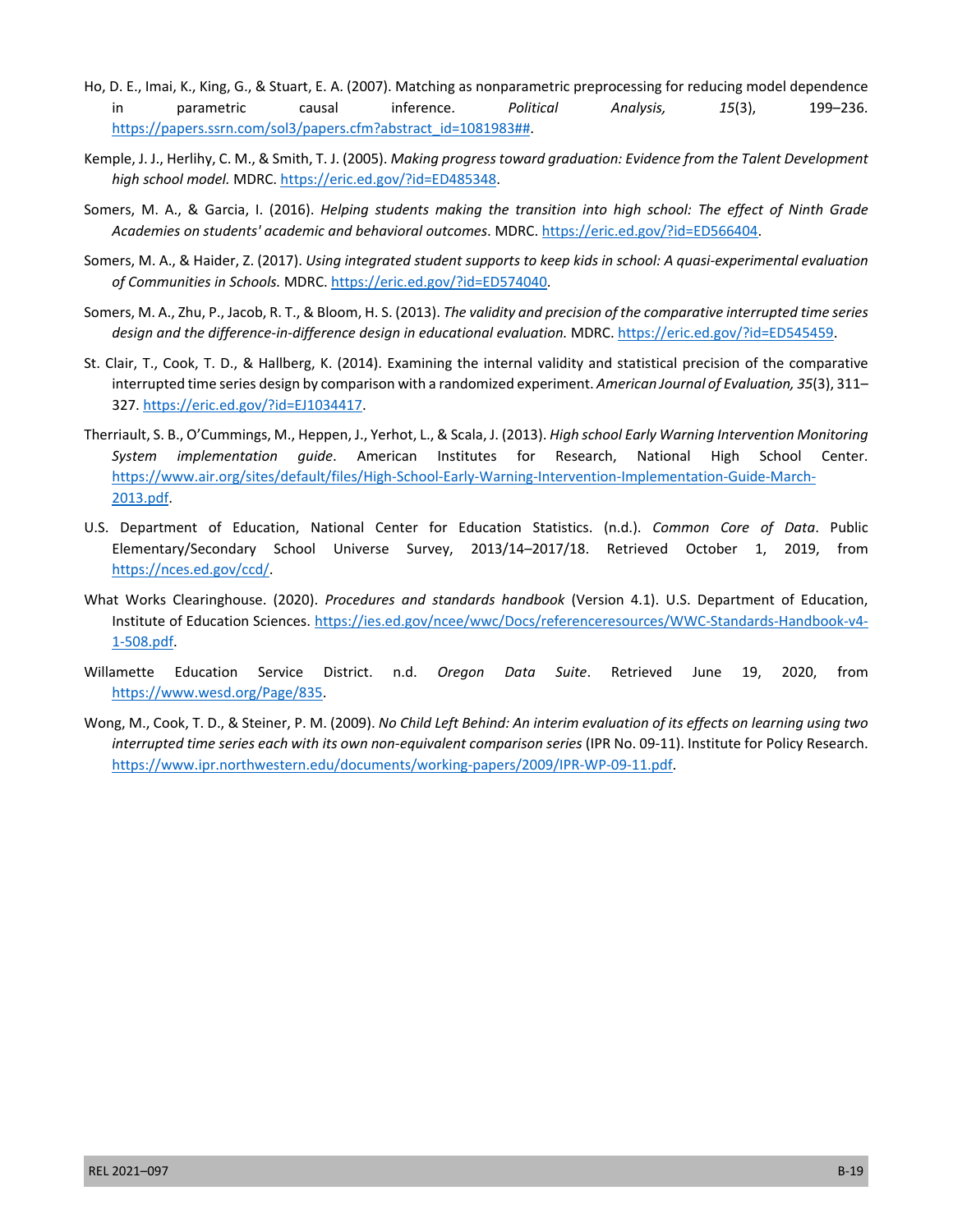# **Appendix C. Supporting analyses**

This appendix supplements the findings on the effects of early indicator and intervention systems (EIISs) presented in the main report. It includes additional details on the full sample findings presented in the report, as well as findings for the student subgroup analyses.

## *Additional details on the primary findings in the report*

Figure 2 and tables 1–4 in the main report present the findings on the first-year effects of EIISs on the percentages of students who were chronically absent, had disciplinary infractions, met the course-progression goals by the end of grade 9 needed to be considered on track to graduation, and achieved proficiency on state standardized math and English language arts tests in grade 11. The details of these impact estimates—effect sizes, standard errors, confidence intervals, and *p*-values associated with each estimate—are presented in table C1.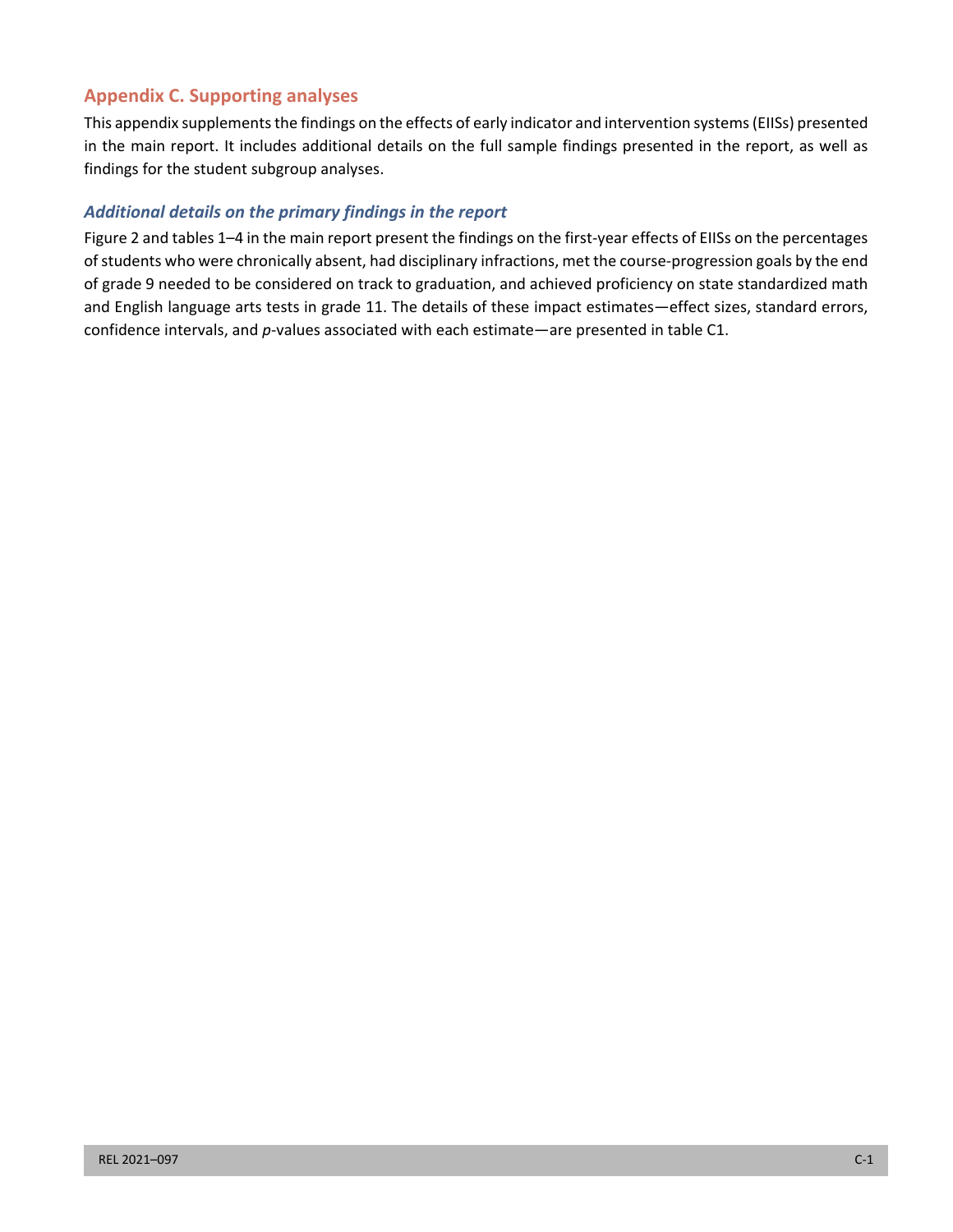**Table C1. Estimated effects of early indicator and intervention systems (EIISs) on chronic absenteeism, disciplinary infractions, course progression, and academic achievement for full sample and subsamples, 2018/19** 

|                                                             |                                                     | Difference between<br>actual and projected<br>outcomes<br>(percentage points) | <b>Estimated</b>                              | 95% confidence interval<br>(percentage points) |                |                    |                   |                                            |
|-------------------------------------------------------------|-----------------------------------------------------|-------------------------------------------------------------------------------|-----------------------------------------------|------------------------------------------------|----------------|--------------------|-------------------|--------------------------------------------|
| Outcome                                                     | <b>EIIS</b><br>districts <sup>a</sup><br>$(n = 65)$ | Comparison<br>districts<br>$(n = 29)$                                         | effect <sup>b</sup><br>(percentage<br>points) | Lower<br>bound                                 | Upper<br>bound | <b>Effect size</b> | Standard<br>error | <i>p</i> -value for<br>estimated<br>effect |
| All grades                                                  | $-3.5***$                                           | 0.3                                                                           | $-3.9*$                                       | $-7.0$                                         | $-0.8$         | $-0.08$            | 1.58              | .014                                       |
| Grade 9                                                     | $-2.2$                                              | $-1.9$                                                                        | $-0.3$                                        | $-4.2$                                         | 3.6            | $-0.01$            | 1.98              | .869                                       |
| Grade 10                                                    | $-2.9$                                              | 2.2                                                                           | $-5.1*$                                       | $-9.3$                                         | $-0.9$         | $-0.11$            | 2.14              | .018                                       |
| Grade 11                                                    | $-5.2**$                                            | 1.3                                                                           | $-6.4***$                                     | $-10.9$                                        | $-2.0$         | $-0.14$            | 2.25              | .004                                       |
| Grade 12                                                    | $-3.3$                                              | $1.1$                                                                         | $-4.4$                                        | $-10.1$                                        | 1.3            | $-0.09$            | 2.89              | .128                                       |
| Percentage of students who were severely chronically absent |                                                     |                                                                               |                                               |                                                |                |                    |                   |                                            |
| All grades                                                  | $-2.5***$                                           | 0.8                                                                           | $-3.3**$                                      | $-5.5$                                         | $-1.1$         | $-0.09$            | 1.12              | .003                                       |
| Grade 9                                                     | $-1.5$                                              | $-1.1$                                                                        | $-0.4$                                        | $-3.0$                                         | 2.2            | $-0.01$            | 1.31              | .759                                       |
| Grade 10                                                    | $-1.9$                                              | $3.2**$                                                                       | $-5.2**$                                      | $-8.3$                                         | $-2.0$         | $-0.14$            | 1.61              | .001                                       |
| Grade 11                                                    | $-3.8**$                                            | 1.8                                                                           | $-5.6***$                                     | $-8.9$                                         | $-2.4$         | $-0.14$            | 1.66              | .001                                       |
| Grade 12                                                    | $-2.2$                                              | $-0.1$                                                                        | $-2.1$                                        | $-6.5$                                         | 2.3            | $-0.05$            | 2.23              | .355                                       |
|                                                             |                                                     | Percentage of students with disciplinary infractions                          |                                               |                                                |                |                    |                   |                                            |
| All grades                                                  | 0.3                                                 | 0.0                                                                           | 0.3                                           | $-0.9$                                         | 1.6            | 0.02               | 0.63              | .591                                       |
| Grade 9                                                     | 0.6                                                 | $-2.1*$                                                                       | $2.8*$                                        | 0.2                                            | 5.3            | 0.11               | 1.30              | .032                                       |
| Grade 10                                                    | 1.2                                                 | 1.2                                                                           | 0.0                                           | $-1.9$                                         | 1.8            | 0.00               | 0.94              | .991                                       |
| Grade 11                                                    | $-0.3$                                              | 0.3                                                                           | $-0.6$                                        | $-2.8$                                         | 1.6            | $-0.03$            | 1.12              | .582                                       |
| Grade 12                                                    | $-0.2$                                              | 0.3                                                                           | $-0.6$                                        | $-2.4$                                         | 1.3            | $-0.03$            | 0.95              | .552                                       |
|                                                             |                                                     | Percentage of students meeting course-progression goals                       |                                               |                                                |                |                    |                   |                                            |
| Grade 9                                                     | 0.7                                                 | $-1.7$                                                                        | 2.4                                           | $-2.0$                                         | 6.8            | 0.06               | 2.23              | .286                                       |
|                                                             |                                                     | Percentage of students proficient or above in math                            |                                               |                                                |                |                    |                   |                                            |
| Grade 11                                                    | $12.7***$                                           | $7.8*$                                                                        | 4.9                                           | $-3.5$                                         | 13.3           | 0.10               | 4.26              | .252                                       |
|                                                             |                                                     | Percentage of students proficient or above in English language arts           |                                               |                                                |                |                    |                   |                                            |
| Grade 11                                                    | 2.7                                                 | 3.0                                                                           | $-0.2$                                        | $-5.8$                                         | 5.3            | $-0.01$            | 2.81              | .930                                       |

\* Significant at *p* < .05; \*\* significant at *p* < .01; \*\*\* significant at *p* < .001.

Note: All values were aggregated to the district level. A two-tailed *t*-test was applied to each estimated difference between the EIIS districts and the comparison districts. Rounding might cause slight discrepancies in calculating the sums and differences.

a. Values are the estimated differences between actual and projected outcomes for districts that adopted an EIIS in 2018/19.

b. Values are the differences between the EIIS districts and the comparison districts in the differences between their actual and projected outcomes.

Source: Authors' analysis based on student-level data from the Oregon Department of Education and school-level data from U.S. Department of Education (n.d.), for school years 2013/14–2018/19.

#### *Subgroup findings*

*Subgroup definitions.* Ideally, the study team would be able to identify the subgroup of students who were targeted by an EIIS and explore the effects of an EIIS on these targeted students. However, such data were not available. Instead, the study team used available student-level records from the Oregon Department of Education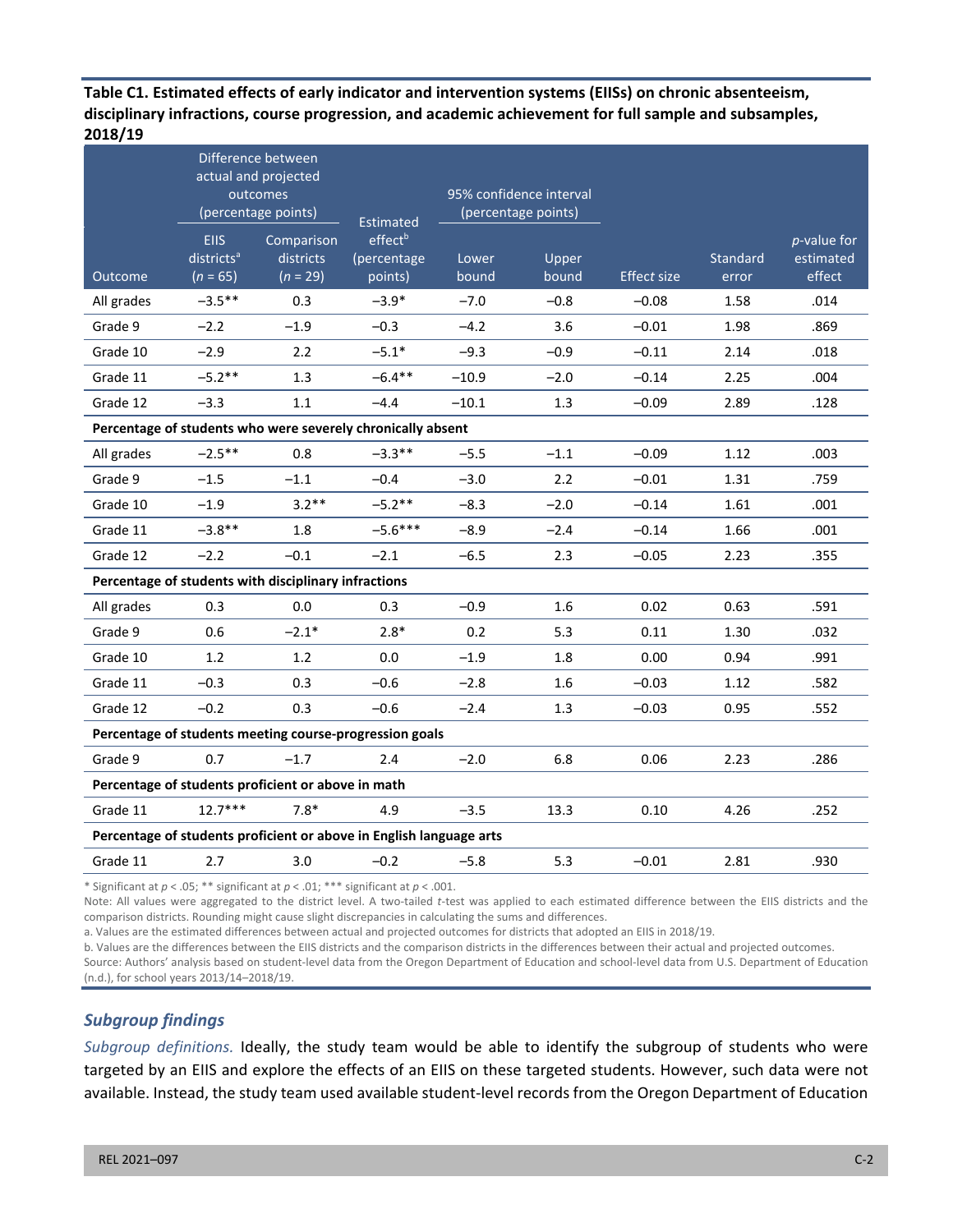for the school year before EIIS adoption (2017/18) to identify three subsets of students who might have been identified for additional services if an EIIS had been adopted during that year:

- Students who were severely chronically absent: absent for more than 15 percent of school days in the 2017/18 school year.
- Students with disciplinary infractions: suspended or expelled at least once in the 2017/18 school year.
- Grade 10 students who had not obtained 25 percent of the credits needed to graduate during the 2017/18 school year, when they were in grade  $9.<sup>1</sup>$

These subgroups of students are not necessarily the same students who were identified and supported by an EIIS. An EIIS is supposed to allow districts to identify students rapidly, as soon as they begin to stop meeting attendance, behavior, or course progression and academic achievement goals; allow them to continue identifying new students as they stop meeting one of these goals; and allow students to move in and out of interventions as needed throughout the school year. In contrast, the sample in each of these subgroups is made up of students who were identified once (at the end of the year before EIIS adoption). Although students in these subgroups might have been more likely to be identified as needing interventions during the program year than the average student, they would not be expected to overlap completely with the group of students identified through an EIIS. The study team was unable to collect information about which students were identified for and received support through an EIIS during the program year.

For students who were severely chronically absent in the year before EIIS adoption, an EIIS did not change the proportion of students who were chronically absent, had disciplinary infractions, met the course-progression goals needed to be considered on track to graduate at the end of grade 9, or scored at or above the proficiency level on the English language arts test in grade 11 (table C2). The program does appear to have increased by 9.5 percentage points the proportion of students in this subgroup with math test scores at or above the proficiency level: the comparison districts underperformed their baseline trend's projection by 4.2 percentage points, while the EIIS districts outperformed their baseline trend's projection by 5.2 percentage points. However, this finding needs to be interpreted with caution. Of the 39 impact estimates reported for these subgroups, this is the only one that is statistically significant at the 5 percent level. Typically, one would expect to see 1 of every 20 estimates be statistically significant at this level in the absence of true effects.

 $1$  Because the on-track indicator is available only for students in grade 9, this subgroup includes only students in grade 10 whose on-track indicators from the previous school year were not missing.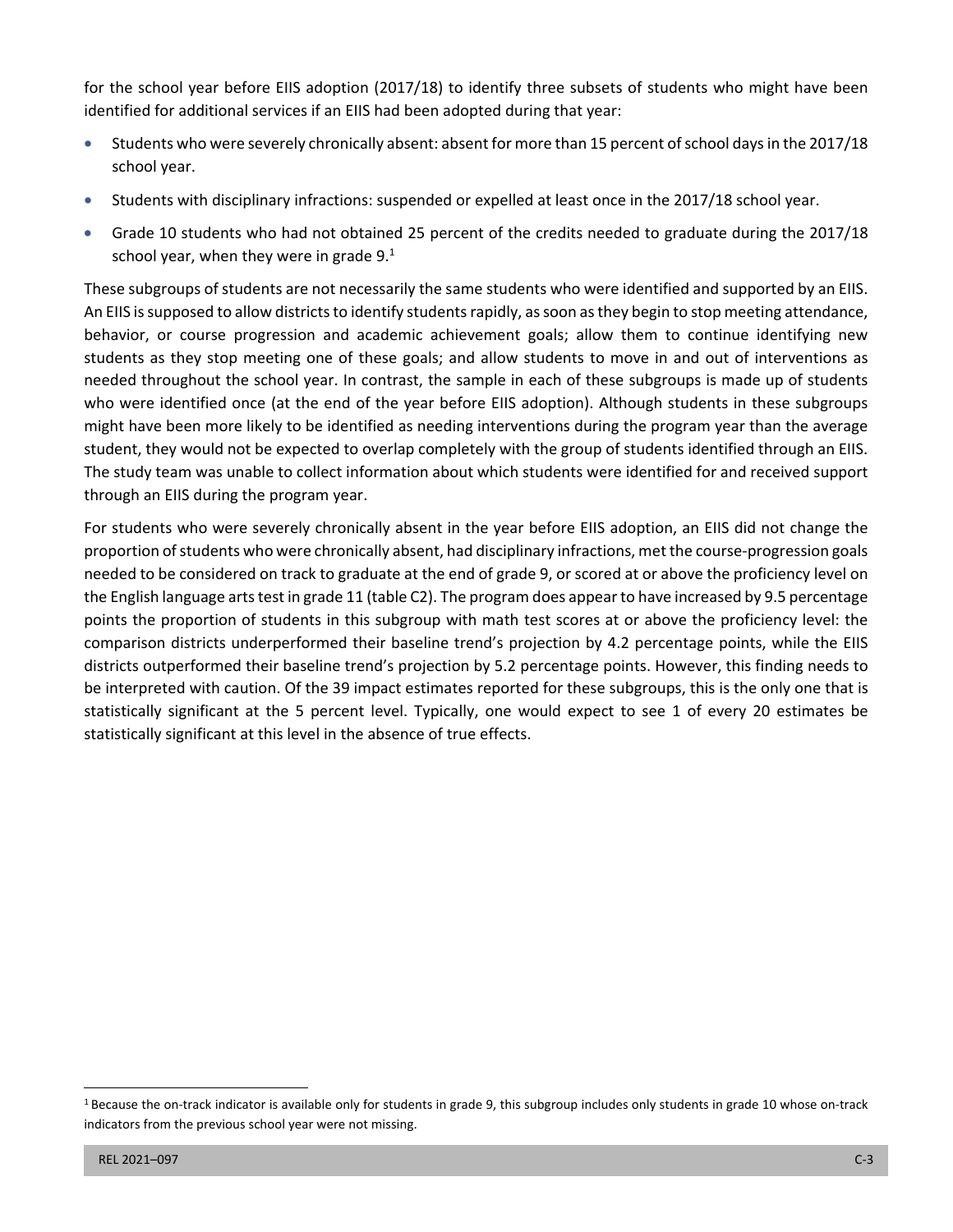## **Table C2. Estimated effects of early indicator and intervention systems (EIISs) on chronic absenteeism, disciplinary infractions, course progression, and academic achievement in 2018/19 for students identified as chronically absent in the previous year (2017/18)**

|                                                                     | Difference between<br>actual and projected<br>outcomes<br>(percentage points) |                                                      | Estimated                                     | 95% confidence interval<br>(percentage points) |                |                    |                   |                                            |  |
|---------------------------------------------------------------------|-------------------------------------------------------------------------------|------------------------------------------------------|-----------------------------------------------|------------------------------------------------|----------------|--------------------|-------------------|--------------------------------------------|--|
| Outcome                                                             | <b>EIIS</b><br>districts <sup>a</sup><br>$(n = 46)$                           | Comparison<br>districts<br>$(n = 23)$                | effect <sup>b</sup><br>(percentage<br>points) | Lower<br>bound                                 | Upper<br>bound | <b>Effect size</b> | Standard<br>error | <i>p</i> -value for<br>estimated<br>effect |  |
| Percentage of students who were chronically absent                  |                                                                               |                                                      |                                               |                                                |                |                    |                   |                                            |  |
| All grades                                                          | $-6.2*$                                                                       | $-3.8$                                               | $-2.5$                                        | $-9.9$                                         | 4.9            | $-0.05$            | 3.76              | .512                                       |  |
| Grade 9                                                             | $-8.3*$                                                                       | $-3.5$                                               | $-4.7$                                        | $-16.2$                                        | 6.7            | $-0.11$            | 5.80              | .413                                       |  |
| Grade 10                                                            | $-1.5$                                                                        | $-0.3$                                               | $-1.1$                                        | $-12.4$                                        | 10.1           | $-0.02$            | 5.72              | .844                                       |  |
| Grade 11                                                            | $-6.2$                                                                        | $-8.2*$                                              | 2.0                                           | $-7.1$                                         | 11.1           | 0.04               | 4.63              | .665                                       |  |
| Grade 12                                                            | $-5.4$                                                                        | $-4.7$                                               | $-0.6$                                        | $-10.8$                                        | 9.5            | $-0.01$            | 5.17              | .901                                       |  |
| Percentage of students who were severely chronically absent         |                                                                               |                                                      |                                               |                                                |                |                    |                   |                                            |  |
| All grades                                                          | $-6.6*$                                                                       | $-4.4$                                               | $-2.2$                                        | $-10.7$                                        | 6.4            | $-0.06$            | 4.33              | .616                                       |  |
| Grade 9                                                             | $-4.4$                                                                        | $-10.0$                                              | 5.7                                           | $-8.6$                                         | 19.9           | 0.17               | 7.23              | .434                                       |  |
| Grade 10                                                            | 1.8                                                                           | $-1.5$                                               | 3.4                                           | $-9.8$                                         | 16.5           | 0.09               | 6.68              | .614                                       |  |
| Grade 11                                                            | $-10.7*$                                                                      | $-9.0$                                               | $-1.7$                                        | $-16.6$                                        | 13.2           | $-0.04$            | 7.57              | .824                                       |  |
| Grade 12                                                            | $-6.7$                                                                        | 3.6                                                  | $-10.3$                                       | $-22.1$                                        | 1.5            | $-0.24$            | 6.00              | .086                                       |  |
|                                                                     |                                                                               | Percentage of students with disciplinary infractions |                                               |                                                |                |                    |                   |                                            |  |
| All grades                                                          | 0.4                                                                           | $-0.7$                                               | 1.1                                           | $-3.3$                                         | 5.5            | 0.05               | 2.22              | .628                                       |  |
| Grade 9                                                             | 0.6                                                                           | $-8.1*$                                              | 8.6                                           | $-1.2$                                         | 18.5           | 0.33               | 4.99              | .085                                       |  |
| Grade 10                                                            | 0.4                                                                           | 4.3                                                  | $-3.9$                                        | $-14.0$                                        | 6.2            | $-0.16$            | 5.13              | .445                                       |  |
| Grade 11                                                            | 0.2                                                                           | 3.1                                                  | $-2.8$                                        | $-9.8$                                         | 4.1            | $-0.13$            | 3.54              | .425                                       |  |
| Grade 12                                                            | $-1.3$                                                                        | $-2.5$                                               | 1.2                                           | $-3.9$                                         | $6.2$          | 0.07               | 2.58              | .656                                       |  |
| Percentage of students meeting course progression goals             |                                                                               |                                                      |                                               |                                                |                |                    |                   |                                            |  |
| Grade 9                                                             | 4.6                                                                           | 5.8                                                  | $-1.2$                                        | $-15.7$                                        | 13.2           | $-0.03$            | 7.36              | .865                                       |  |
| Percentage of students proficient or above in math                  |                                                                               |                                                      |                                               |                                                |                |                    |                   |                                            |  |
| Grade 11                                                            | 5.2                                                                           | $-4.2$                                               | $9.5*$                                        | 0.3                                            | 18.6           | 0.20               | 4.63              | .042                                       |  |
| Percentage of students proficient or above in English language arts |                                                                               |                                                      |                                               |                                                |                |                    |                   |                                            |  |
| Grade 11                                                            | $-5.3$                                                                        | $-6.2$                                               | 0.9                                           | $-15.2$                                        | 17.0           | 0.02               | 8.16              | .912                                       |  |

\* Significant at *p* < .05.

Note: All values were aggregated to the district level. The chronically absent subgroup included students who were absent for more than 15 percent of school days in the previous year. Only districts with at least one student identified for this subgroup in the program year (2018/19) and the last baseline year (2017/18) are included in the analysis. A two-tailed t-test was applied to each estimated difference between the EIIS districts and the comparison districts. Rounding might cause slight discrepancies in calculating the sums and differences.

a. Values are the estimated differences between actual and projected outcomes for districts that adopted an EIIS in 2018/19.

b. Values are the differences between the EIIS districts and the comparison districts in the differences between their actual and projected outcomes. Source: Authors' analysis based on student-level data from the Oregon Department of Education and school-level data from U.S. Department of Education (n.d.), for school years 2013/14–2018/19.

For students who were ever suspended or expelled during the year before (2017/18), the EIIS adoption (2018/19), an EIIS does not appear to have produced any effects on the measured outcomes (table C3). Some estimated effects were large in magnitude, but the small sample sizes mean that it is more likely to find spurious results and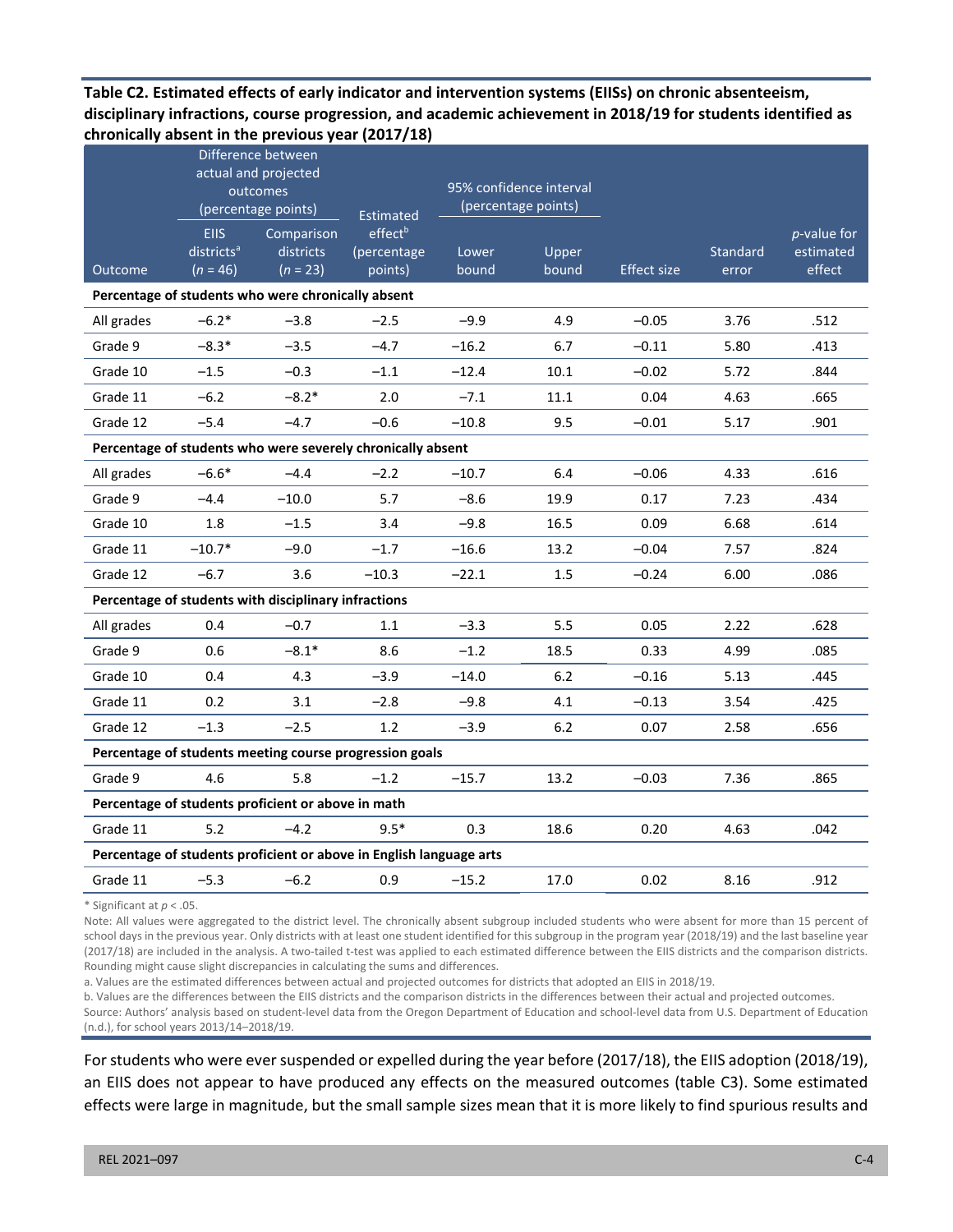less likely for outcomes to be statistically significant. For example, the estimated effect for this subgroup on the proportion of students with disciplinary infractions in grade 10 is 9.9 percentage points, but it is not statistically significant.

## **Table C3. Estimated effects of early indicator and intervention systems (EIISs) on chronic absenteeism, disciplinary infractions, course progression, and academic achievement in 2018/19 for students with disciplinary infractions in the previous year (2017/18)**

|                                                                     | Difference between<br>actual and projected<br>outcomes<br>(percentage points) |                                                      | Estimated                                     | 95% confidence interval<br>(percentage points) |                |                    |                   |                                       |  |  |
|---------------------------------------------------------------------|-------------------------------------------------------------------------------|------------------------------------------------------|-----------------------------------------------|------------------------------------------------|----------------|--------------------|-------------------|---------------------------------------|--|--|
| Outcome                                                             | <b>EIIS</b><br>districts <sup>a</sup><br>$(n = 50)$                           | Comparison<br>districts<br>$(n = 26)$                | effect <sup>b</sup><br>(percentage<br>points) | Lower<br>bound                                 | Upper<br>bound | <b>Effect size</b> | Standard<br>error | $p$ -value for<br>estimated<br>effect |  |  |
| Percentage of students who were chronically absent                  |                                                                               |                                                      |                                               |                                                |                |                    |                   |                                       |  |  |
| All grades                                                          | $-5.4*$                                                                       | $-8.5***$                                            | 3.1                                           | $-3.7$                                         | 9.9            | 0.07               | 3.47              | .372                                  |  |  |
| Grade 9                                                             | $-0.5$                                                                        | $-2.8$                                               | 2.3                                           | $-10.7$                                        | 15.3           | 0.05               | 6.60              | .727                                  |  |  |
| Grade 10                                                            | $-4.3$                                                                        | $-7.3$                                               | 3.1                                           | $-10.0$                                        | 16.1           | 0.07               | 6.62              | .644                                  |  |  |
| Grade 11                                                            | $-5.5$                                                                        | $-13.1*$                                             | 7.6                                           | $-6.7$                                         | 21.8           | 0.16               | 7.24              | .296                                  |  |  |
| Grade 12                                                            | $-5.8$                                                                        | $-11.0*$                                             | 5.2                                           | $-8.6$                                         | 19.0           | 0.11               | 7.01              | .459                                  |  |  |
| Percentage of students who were severely chronically absent         |                                                                               |                                                      |                                               |                                                |                |                    |                   |                                       |  |  |
| All grades                                                          | $-6.0*$                                                                       | $-6.0*$                                              | 0.0                                           | $-6.6$                                         | 6.6            | 0.00               | 3.36              | 1.000                                 |  |  |
| Grade 9                                                             | $-0.2$                                                                        | $-4.3$                                               | 4.2                                           | $-7.5$                                         | 15.8           | 0.12               | 5.90              | .482                                  |  |  |
| Grade 10                                                            | $-7.7$                                                                        | $-2.4$                                               | $-5.3$                                        | $-17.4$                                        | 6.8            | $-0.14$            | 6.14              | .391                                  |  |  |
| Grade 11                                                            | $-11.0*$                                                                      | $-9.7$                                               | $-1.4$                                        | $-15.1$                                        | 12.3           | $-0.03$            | 6.96              | .842                                  |  |  |
| Grade 12                                                            | $-2.9$                                                                        | $-7.8$                                               | 4.9                                           | $-9.0$                                         | 18.8           | 0.11               | 7.04              | .488                                  |  |  |
|                                                                     |                                                                               | Percentage of students with disciplinary infractions |                                               |                                                |                |                    |                   |                                       |  |  |
| All grades                                                          | 0.5                                                                           | $-4.6*$                                              | 5.1                                           | $-0.4$                                         | 10.6           | 0.23               | 2.79              | .067                                  |  |  |
| Grade 9                                                             | $-2.4$                                                                        | $-5.7$                                               | 3.3                                           | $-7.4$                                         | 14.0           | 0.13               | 5.43              | .544                                  |  |  |
| Grade 10                                                            | 5.9                                                                           | $-4.0$                                               | 9.9                                           | $-0.1$                                         | 19.8           | 0.40               | 5.06              | .052                                  |  |  |
| Grade 11                                                            | $-1.3$                                                                        | $-3.0$                                               | 1.6                                           | $-8.1$                                         | 11.4           | 0.08               | 4.96              | .743                                  |  |  |
| Grade 12                                                            | $-5.5$                                                                        | $-3.3$                                               | $-2.2$                                        | $-11.8$                                        | 7.3            | $-0.14$            | 4.85              | .646                                  |  |  |
| Percentage of students meeting course-progression goals             |                                                                               |                                                      |                                               |                                                |                |                    |                   |                                       |  |  |
| Grade 9                                                             | 2.8                                                                           | $-2.8$                                               | 5.6                                           | $-6.6$                                         | 17.8           | 0.15               | 6.19              | .365                                  |  |  |
| Percentage of students proficient or above in math                  |                                                                               |                                                      |                                               |                                                |                |                    |                   |                                       |  |  |
| Grade 11                                                            | $-2.1$                                                                        | 2.3                                                  | $-4.4$                                        | $-13.0$                                        | 4.2            | $-0.09$            | 4.36              | .313                                  |  |  |
| Percentage of students proficient or above in English language arts |                                                                               |                                                      |                                               |                                                |                |                    |                   |                                       |  |  |
| Grade 11                                                            | $-4.6$                                                                        | $-1.3$                                               | $-3.3$                                        | $-16.6$                                        | 9.9            | $-0.07$            | 6.73              | .620                                  |  |  |

\* Significant at *p* < .05; \*\*\* significant at *p* < .001.

Note: All values were aggregated to the district level. The subgroup of students with disciplinary infractions included students who were ever suspended or expelled in the previous year. Only districts with at least one student identified for this subgroup in the program year (2018/19) and the last baseline year (2017/18) are included in the analysis. A two-tailed *t*-test was applied to each estimated difference between the EIIS districts and the comparison districts. Rounding might cause slight discrepancies in calculating the sums and differences.

a. Values are the estimated differences between actual and projected outcomes for districts that adopted an EIIS in 2018/19. Rounding might cause slight discrepancies in calculating the sums and differences.

b. Values are the differences between the EIIS districts and the comparison districts in the differences between their actual and projected outcomes.

Source: Authors' analysis based on student-level data from the Oregon Department of Education and school-level data from U.S. Department of Education (n.d.), for school years 2013/14–2018/19.